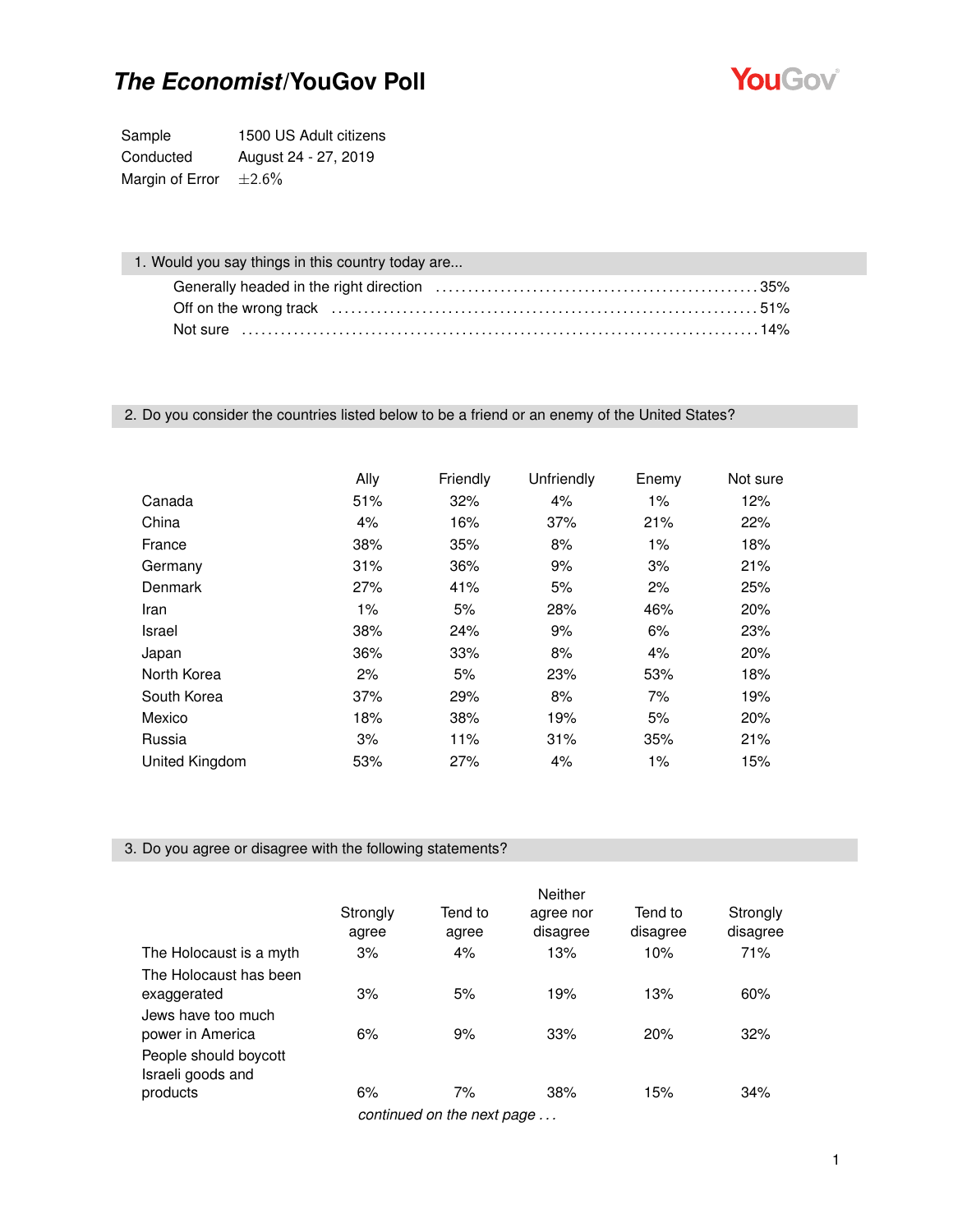

### *continued from previous page*

|                                                        |          |                            | Neither   |          |          |
|--------------------------------------------------------|----------|----------------------------|-----------|----------|----------|
|                                                        | Strongly | Tend to                    | agree nor | Tend to  | Strongly |
|                                                        | agree    | agree                      | disagree  | disagree | disagree |
| Israel is the cause of all                             |          |                            |           |          |          |
| the troubles in the Middle                             |          |                            |           |          |          |
| East                                                   | 5%       | 8%                         | 35%       | 21%      | 32%      |
| Jews exploit Holocaust                                 |          |                            |           |          |          |
| victimhood for their own                               |          |                            |           |          |          |
| purposes                                               | 5%       | 9%                         | 32%       | 17%      | 38%      |
| Jews get rich at the                                   |          |                            |           |          |          |
| expense of others                                      | 6%       | 9%                         | 35%       | 17%      | 33%      |
| The interests of Jews in<br>America are very different |          |                            |           |          |          |
| from the interests of the                              |          |                            |           |          |          |
| rest of the population                                 | 6%       | 12%                        | 34%       | 24%      | 23%      |
| Jews think they are better                             |          |                            |           |          |          |
| than other people                                      | 5%       | 9%                         | 33%       | 20%      | 33%      |
| Israel exploits Holocaust                              |          |                            |           |          |          |
| victimhood for its own                                 |          |                            |           |          |          |
| purposes                                               | 6%       | 11%                        | 38%       | 15%      | 30%      |
| Israel has too much                                    |          |                            |           |          |          |
| control over global affairs                            | 7%       | 13%                        | 43%       | 17%      | 21%      |
| The interests of Israelis                              |          |                            |           |          |          |
| are at odds with the                                   |          |                            |           |          |          |
| interests of the rest of the                           |          |                            |           |          |          |
| world                                                  | 6%       | 14%                        | 44%       | 18%      | 18%      |
| Israel is an apartheid                                 |          |                            |           |          |          |
| state                                                  | 9%       | 11%                        | 52%       | 10%      | 18%      |
| Israel is deliberately                                 |          |                            |           |          |          |
| trying to wipe out the<br>Palestinian population       | 10%      | 15%                        | 41%       | 13%      | 21%      |
| Israel is committing mass                              |          |                            |           |          |          |
| murder in Palestine                                    | 9%       | 15%                        | 41%       | 10%      | 25%      |
| Israel is the only real                                |          |                            |           |          |          |
| democracy in the Middle                                |          |                            |           |          |          |
| East                                                   | 19%      | 18%                        | 45%       | 11%      | 7%       |
| The State of Israel makes                              |          |                            |           |          |          |
| a positive contribution to                             |          |                            |           |          |          |
| global society                                         | 23%      | 21%                        | 43%       | 10%      | 4%       |
| The State of Israel is the                             |          |                            |           |          |          |
| historic homeland of the                               |          |                            |           |          |          |
| Jewish People                                          | 28%      | 25%                        | 37%       | 6%       | 4%       |
| American Jews make a                                   |          |                            |           |          |          |
| positive contribution to                               |          |                            |           |          |          |
| American society                                       | 43%      | 27%                        | 25%       | 3%       | 2%       |
| The State of Israel has                                |          |                            |           |          |          |
| every right to exist                                   | 41%      | 26%                        | 27%       | 4%       | 2%       |
|                                                        |          | continued on the next page |           |          |          |

2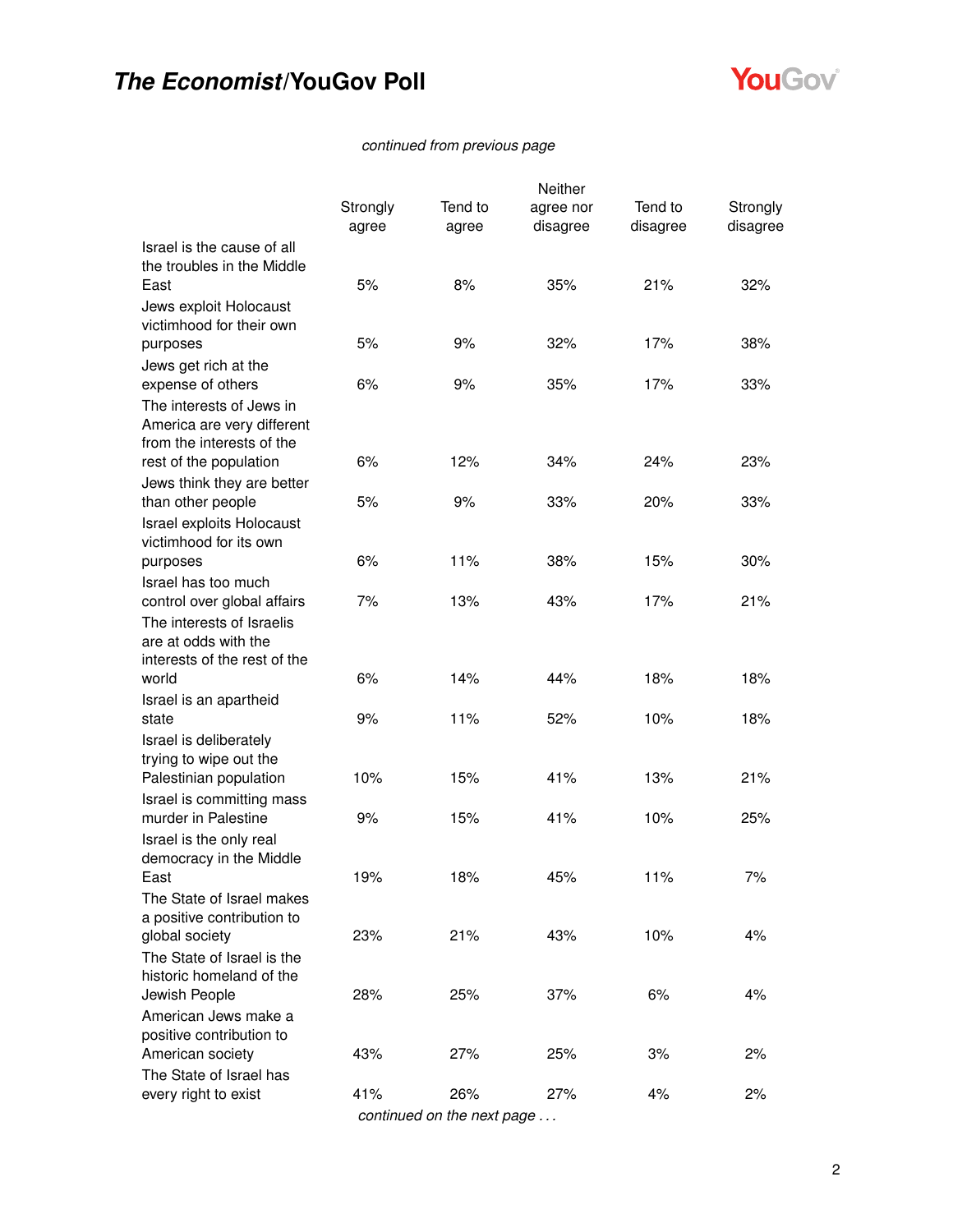

#### *continued from previous page*

|                                                     | <b>Neither</b>    |                  |                       |                     |                      |
|-----------------------------------------------------|-------------------|------------------|-----------------------|---------------------|----------------------|
|                                                     | Strongly<br>agree | Tend to<br>agree | agree nor<br>disagree | Tend to<br>disagree | Strongly<br>disagree |
| An American Jew is just<br>as American as any other |                   |                  |                       |                     |                      |
| American person                                     | 55%               | 22%              | 18%                   | 3%                  | 2%                   |

4. All things considered, who do you think has it easier in our country these days?

#### 5. Have always had it easier in our country?

| Asked of those who think either christians or non-christians have it easier these days |  |
|----------------------------------------------------------------------------------------|--|
|                                                                                        |  |
|                                                                                        |  |
|                                                                                        |  |

#### 6. How much discrimination do the following people face in America today?

|                            | A great deal | A fair amount | Not much | None at all |
|----------------------------|--------------|---------------|----------|-------------|
| People with your religious |              |               |          |             |
| beliefs                    | 18%          | 32%           | 33%      | 17%         |
| Christians                 | 17%          | 27%           | 32%      | 24%         |
| Jewish people              | 20%          | 47%           | 25%      | 8%          |
| Muslim people              | 42%          | 32%           | 18%      | 9%          |
| Immigrants                 | 42%          | 31%           | 18%      | 9%          |

7. Thinking about the nation as a whole, do you think crimes motivated by hatred (racist, anti-religious, homophobic and anti-ethnic) over the past 12 months are higher or lower compared to ten years ago?

| Somewhat lower (a) contain the control of the state of the state of the state of the state of the state of the state of the state of the state of the state of the state of the state of the state of the state of the state o |  |
|--------------------------------------------------------------------------------------------------------------------------------------------------------------------------------------------------------------------------------|--|
|                                                                                                                                                                                                                                |  |
|                                                                                                                                                                                                                                |  |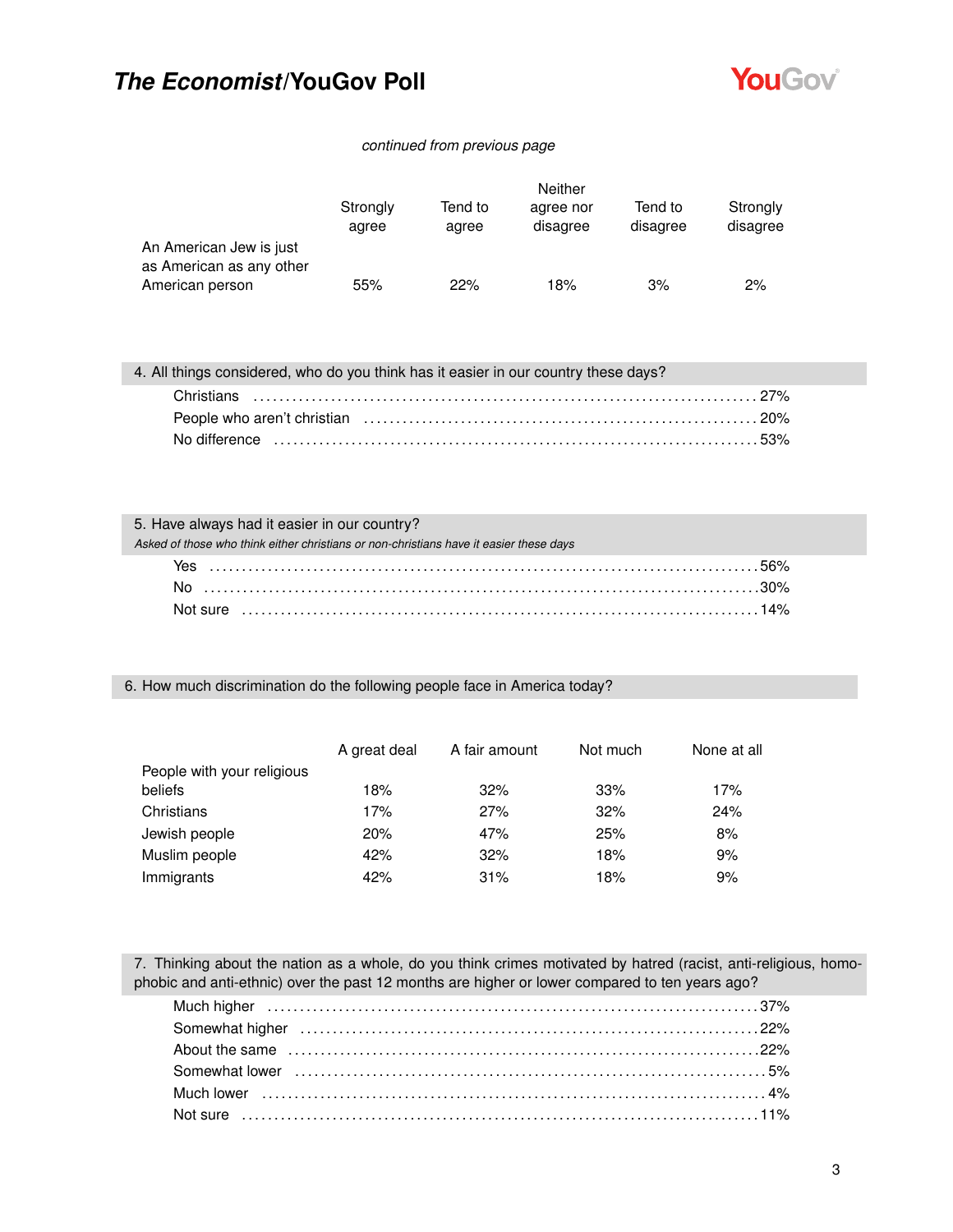

8. Thinking about the town or city in which you live, do you think crimes motivated by hatred (racist, anti-religious, homophobic and anti-ethnic) over the past 12 months are higher or lower compared to ten years ago?

| 9. How serious a problem is anti-semitism in the United States?                                                                                                                                                                |  |
|--------------------------------------------------------------------------------------------------------------------------------------------------------------------------------------------------------------------------------|--|
|                                                                                                                                                                                                                                |  |
| Somewhat serious (a) and the context of the context of the context of the context of the serious context of the solution of the series of the series of the series of the series of the series of the series of the series of  |  |
| A minor problem (a) and the control of the control of the control of the control of the control of the control of the control of the control of the control of the control of the control of the control of the control of the |  |
|                                                                                                                                                                                                                                |  |
|                                                                                                                                                                                                                                |  |

| 10. How serious a problem is anti-semitism in your LOCAL community?                                                                                                                                                            |  |
|--------------------------------------------------------------------------------------------------------------------------------------------------------------------------------------------------------------------------------|--|
|                                                                                                                                                                                                                                |  |
| Somewhat serious (a) and the context of the context of the context of the context of the serious (14%                                                                                                                          |  |
| A minor problem (a) and the contract of the contract of the contract of the contract of the contract of the contract of the contract of the contract of the contract of the contract of the contract of the contract of the co |  |
|                                                                                                                                                                                                                                |  |
|                                                                                                                                                                                                                                |  |

11. Over the past three years have you ever personally felt threatened by another individual because of your (choose as many as apply):

| Skin color (a) 16% (Skin color (a) 16% (Skin color (a) 16% (Skin color (a) 16% (Skin color (a) $16\%$       |  |
|-------------------------------------------------------------------------------------------------------------|--|
|                                                                                                             |  |
|                                                                                                             |  |
|                                                                                                             |  |
| None of the above measure in the state of the above measure in the state of the above measurement of $63\%$ |  |

| 12. How often do you support or oppose President Trump's policies?              |
|---------------------------------------------------------------------------------|
|                                                                                 |
| Support President Trump's policies most of the time, but oppose a few 22%       |
| 50/50 - Support or oppose President Trump's policies about half of the time 10% |
| continued on the next page                                                      |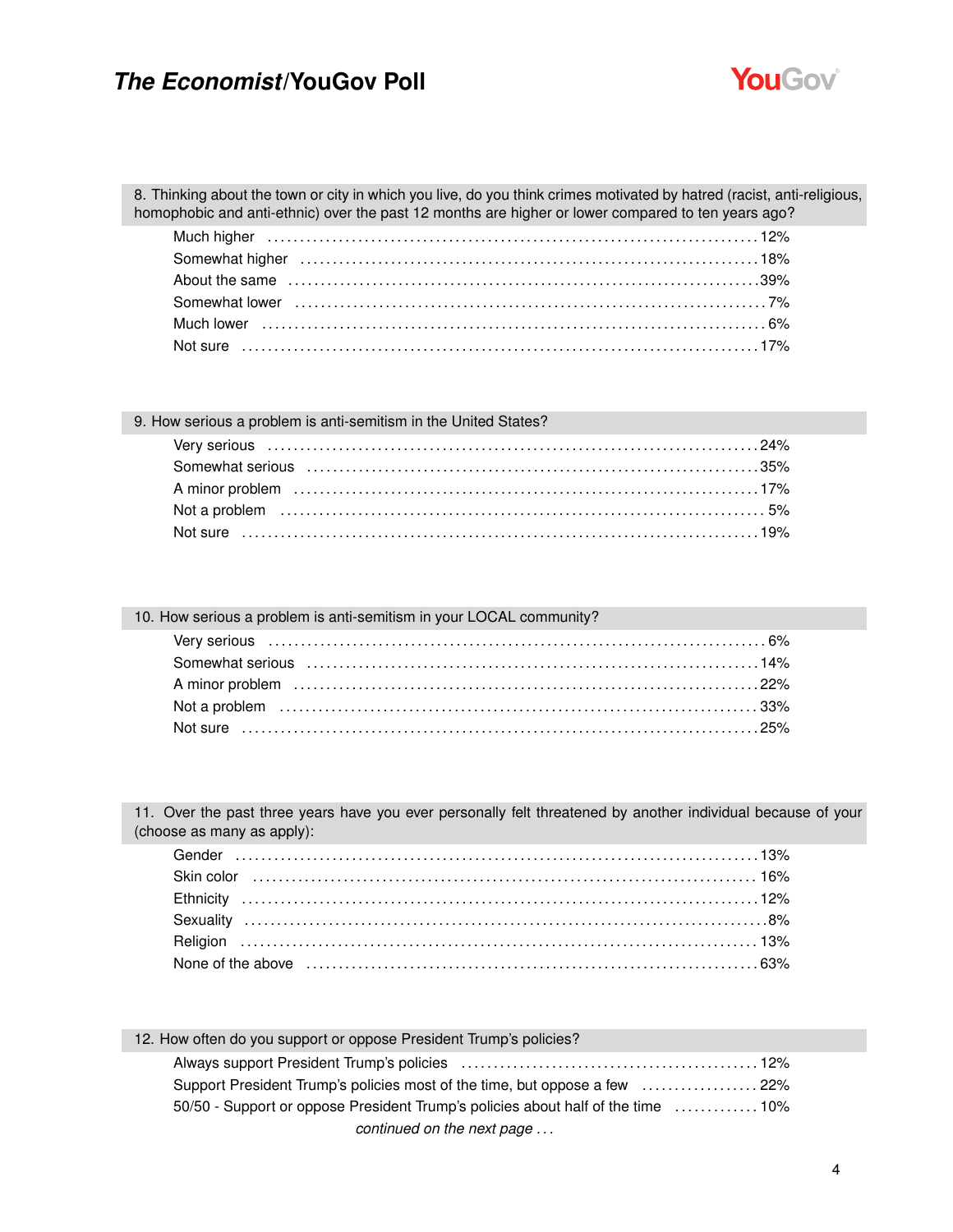

### *continued from previous page*

### 13. How much attention have you been paying to the (2020) election campaign for president?

| 14. Do you think Democrats are more divided or more united than usual, or are they about the same? |
|----------------------------------------------------------------------------------------------------|
|                                                                                                    |
|                                                                                                    |
|                                                                                                    |
|                                                                                                    |

| 15. Do you think Republicans are more divided or more united than usual, or are they about the same?                 |
|----------------------------------------------------------------------------------------------------------------------|
|                                                                                                                      |
|                                                                                                                      |
| About the same as usual (equation in the contract of the same state of the same as usual equation of the same $35\%$ |
|                                                                                                                      |

### 16. How likely do you think it is that...

|                                                                            | Very likely | Somewhat<br>likely | Not very<br>likely | Not likely at<br>all | Not sure |
|----------------------------------------------------------------------------|-------------|--------------------|--------------------|----------------------|----------|
| Donald Trump will not win<br>reelection in 2020                            | 23%         | 25%                | 17%                | 19%                  | 16%      |
| Donald Trump will not run<br>for reelection in 2020                        | 9%          | 8%                 | 14%                | 57%                  | 12%      |
| Donald Trump will leave<br>office before the next<br>presidential election | 5%          | 8%                 | 22%                | 54%                  | 12%      |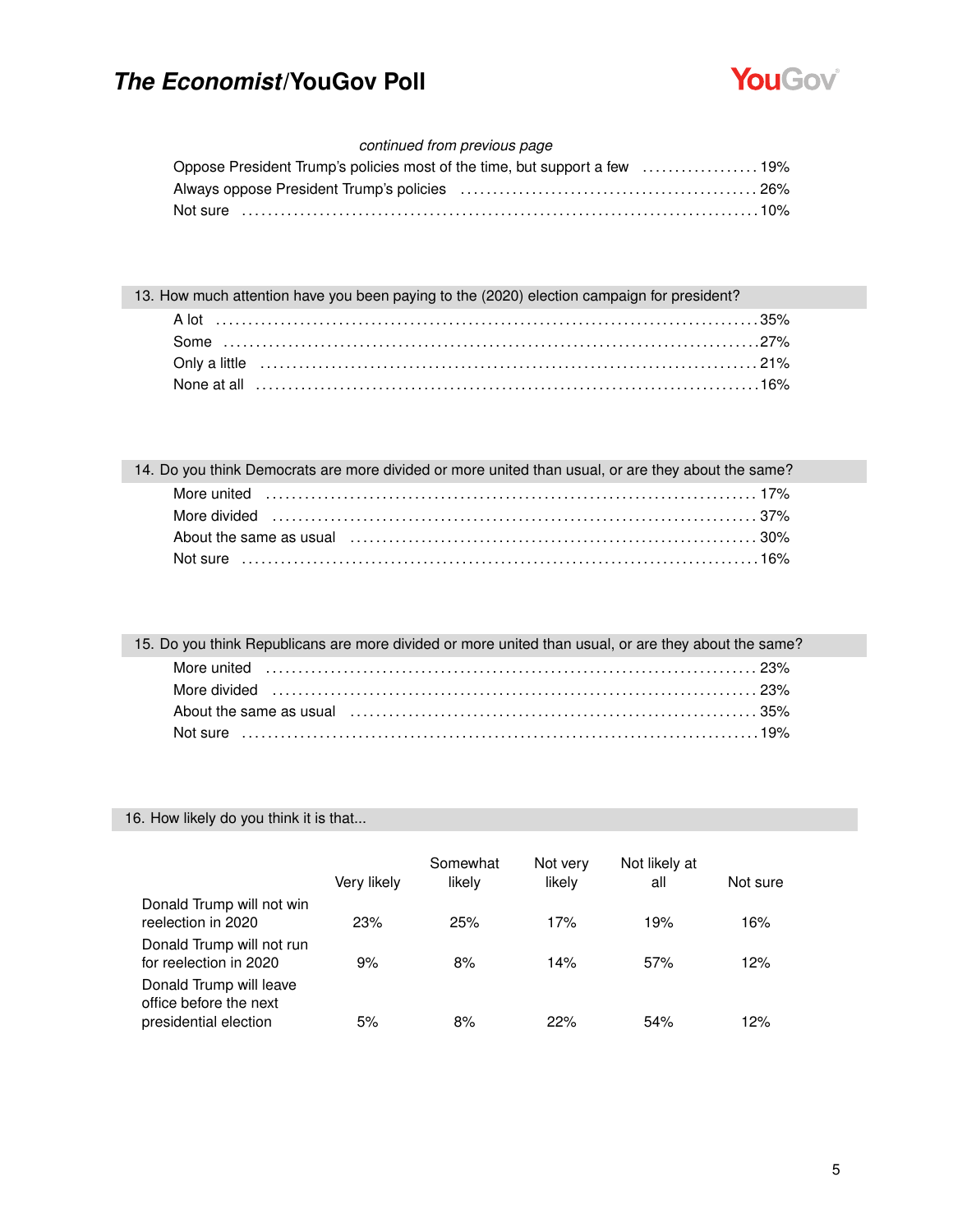

17. Do you have a favorable or an unfavorable opinion of the following people?

|                       | Very      | Somewhat  | Somewhat    | Very        |            |
|-----------------------|-----------|-----------|-------------|-------------|------------|
|                       | favorable | favorable | unfavorable | unfavorable | Don't know |
| Michael Bennet        | 5%        | 11%       | 12%         | 11%         | 61%        |
| Joe Biden             | 19%       | 24%       | 16%         | 26%         | 15%        |
| Cory Booker           | 10%       | 22%       | 10%         | 25%         | 33%        |
| <b>Steve Bullock</b>  | 4%        | 11%       | 9%          | 12%         | 64%        |
| Pete Buttigieg        | 14%       | 19%       | 10%         | 22%         | 36%        |
| <b>Julian Castro</b>  | 10%       | 18%       | 9%          | 22%         | 41%        |
| <b>Bill de Blasio</b> | 5%        | 13%       | 14%         | 27%         | 39%        |
| John Delaney          | 4%        | 11%       | 13%         | 14%         | 58%        |
| <b>Tulsi Gabbard</b>  | 7%        | 17%       | 14%         | 16%         | 46%        |
| Kirsten Gillibrand    | 7%        | 19%       | 14%         | 22%         | 38%        |
| Kamala Harris         | 15%       | 20%       | 11%         | 29%         | 25%        |
| Amy Klobuchar         | 7%        | 18%       | 14%         | 17%         | 44%        |
| Wayne Messam          | 3%        | 6%        | 7%          | 11%         | 72%        |
| Beto O'Rourke         | 10%       | 22%       | 11%         | 25%         | 33%        |
| Tim Ryan              | 4%        | 13%       | 13%         | 13%         | 56%        |
| <b>Bernie Sanders</b> | 20%       | 22%       | 13%         | 30%         | 15%        |
| <b>Howard Schultz</b> | 4%        | 10%       | 12%         | 16%         | 58%        |
| Joe Sestak            | 3%        | 7%        | 8%          | 12%         | 70%        |
| Tom Steyer            | 6%        | 11%       | 11%         | 16%         | 57%        |
| Elizabeth Warren      | 22%       | 17%       | 10%         | 28%         | 23%        |
| William Weld          | 4%        | 10%       | 10%         | 12%         | 64%        |
| Marianne Williamson   | 4%        | 14%       | 13%         | 19%         | 49%        |
| Andrew Yang           | 9%        | 18%       | 12%         | 17%         | 44%        |

#### 18. Will you vote in the Democratic or Republican Presidential primary or caucus in your state in 2020?

19. Which candidate or candidates are you considering voting for in the Democratic Presidential primary or caucus in your state in 2020? (Select all that apply)

*Asked of those who say they will vote in the Democratic Presidential primary or caucus in 2020*

| Michael Bennet (and the continuum of the control of the state of the state of the state of the state of the state of the state of the state of the state of the state of the state of the state of the state of the state of t |  |
|--------------------------------------------------------------------------------------------------------------------------------------------------------------------------------------------------------------------------------|--|
|                                                                                                                                                                                                                                |  |
|                                                                                                                                                                                                                                |  |
| Steve Bullock (all all all the control of the control of the control of the control of the control of the control of the control of the control of the control of the control of the control of the control of the control of  |  |

*continued on the next page . . .*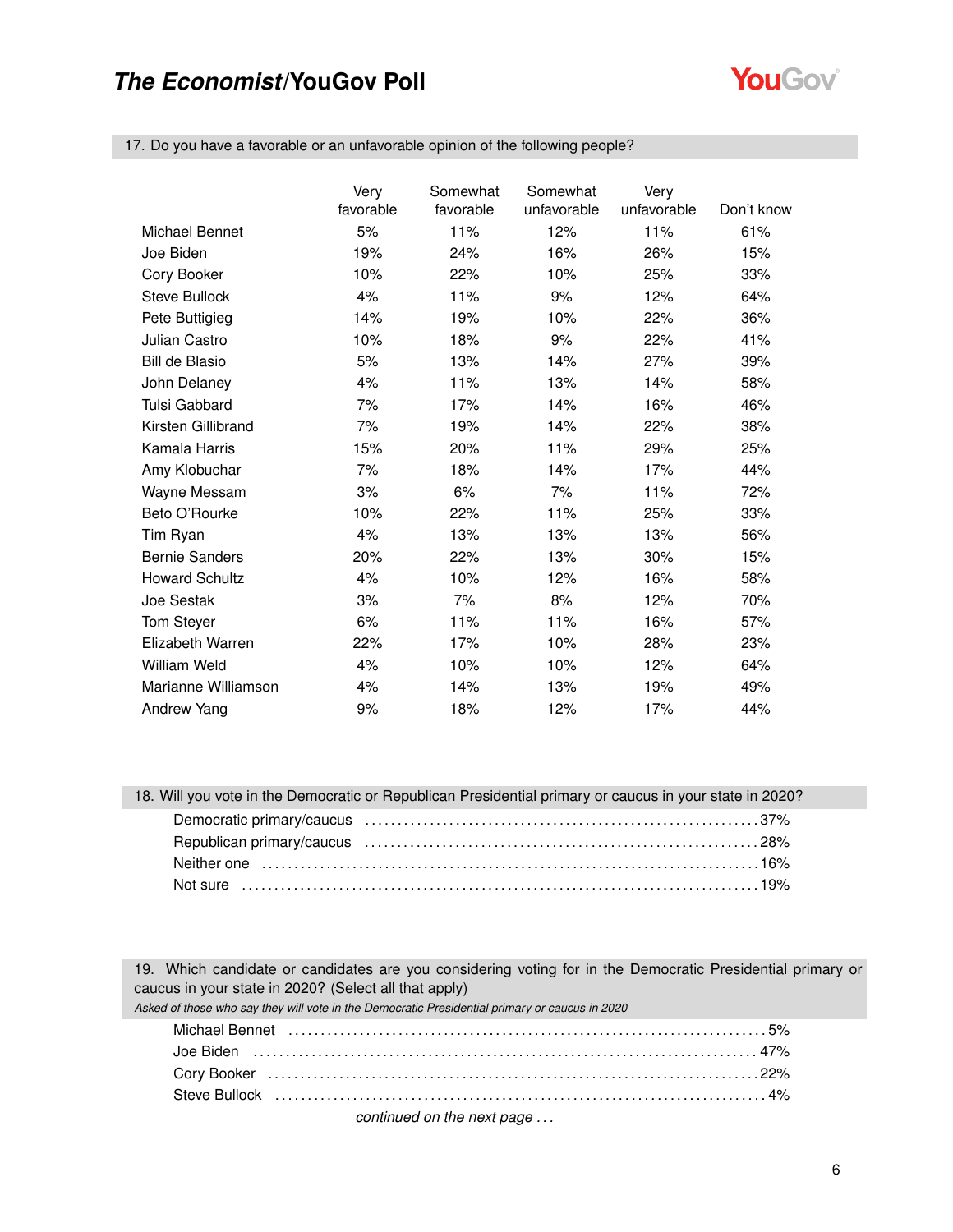

#### continued from previous page

| Kirsten Gillibrand (and the control of the control of the control of the control of the control of the control of the control of the control of the control of the control of the control of the control of the control of the |  |
|--------------------------------------------------------------------------------------------------------------------------------------------------------------------------------------------------------------------------------|--|
| Kamala Harris (1111) 1978 (2010) 1978 (2010) 1978 (2010) 1978 (2010) 1979 (2010) 1979 (2010) 1979 (2010) 1979 (                                                                                                                |  |
|                                                                                                                                                                                                                                |  |
|                                                                                                                                                                                                                                |  |
|                                                                                                                                                                                                                                |  |
|                                                                                                                                                                                                                                |  |
|                                                                                                                                                                                                                                |  |
|                                                                                                                                                                                                                                |  |
| Tom Steyer (a) and the state of the state of the state of the state of the state of the state of the state of the state of the state of the state of the state of the state of the state of the state of the state of the stat |  |
|                                                                                                                                                                                                                                |  |
| Marianne Williamson (and according to the control of the window of the window of the window of the window of the window of the window of the window of the window of the window of the window of the window of the window of t |  |
|                                                                                                                                                                                                                                |  |
|                                                                                                                                                                                                                                |  |

20. If the Democratic presidential primary or caucus in your state were held today, who would you vote for? Asked of those who say they will vote in the Democratic Presidential primary or caucus in 2020 Michael Bennet entertainment of the control of the control of the control of the Michael Bennet entertainment Pete Buttigieg (and according to the control of the control of the control of the control of the control of the control of the control of the control of the control of the control of the control of the control of the contr Bill de Blasio …………………………………………………………………………………1% Kirsten Gillibrand (and the context of the context of the context of the context of the context of the context of the context of the context of the context of the context of the context of the context of the context of the Bernie Sanders (and the control of the control of the control of the control of the control of the control of the control of the control of the control of the control of the control of the control of the control of the con Tom Stever Elizabeth Warren (1111) 20% (20%) and the control of the control of the control of the control of the control o Not sure ……………………………………………………………………………………12% continued on the next page ...

 $\overline{7}$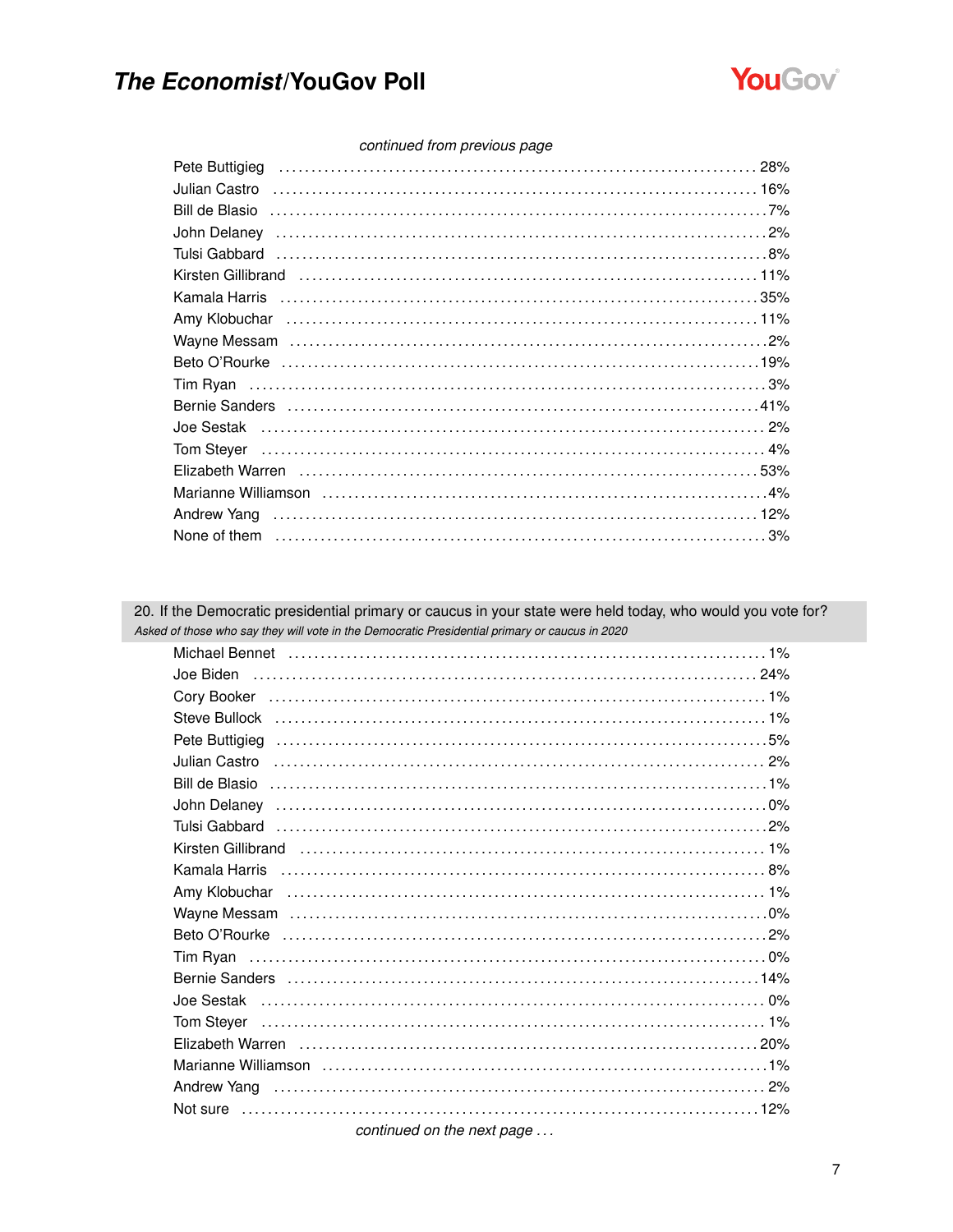

*continued from previous page*

I would not vote . . . . . . . . . . . . . . . . . . . . . . . . . . . . . . . . . . . . . . . . . . . . . . . . . . . . . . . . . . . . . . . . . . . . . . . . . . 1%

21. Are there any presidential candidates that you would be disappointed if they became the Democratic nominee? (Select all that apply) *Asked of those who say they will vote in the Democratic Presidential primary or caucus in 2020* Michael Bennet . . . . . . . . . . . . . . . . . . . . . . . . . . . . . . . . . . . . . . . . . . . . . . . . . . . . . . . . . . . . . . . . . . . . . . . . . 16% Joe Biden . . . . . . . . . . . . . . . . . . . . . . . . . . . . . . . . . . . . . . . . . . . . . . . . . . . . . . . . . . . . . . . . . . . . . . . . . . . . . . 21% Cory Booker . . . . . . . . . . . . . . . . . . . . . . . . . . . . . . . . . . . . . . . . . . . . . . . . . . . . . . . . . . . . . . . . . . . . . . . . . . . . 11% Steve Bullock . . . . . . . . . . . . . . . . . . . . . . . . . . . . . . . . . . . . . . . . . . . . . . . . . . . . . . . . . . . . . . . . . . . . . . . . . . . 14% Pete Buttigieg . . . . . . . . . . . . . . . . . . . . . . . . . . . . . . . . . . . . . . . . . . . . . . . . . . . . . . . . . . . . . . . . . . . . . . . . . . . . 9% Julian Castro . . . . . . . . . . . . . . . . . . . . . . . . . . . . . . . . . . . . . . . . . . . . . . . . . . . . . . . . . . . . . . . . . . . . . . . . . . . . 9% Bill de Blasio . . . . . . . . . . . . . . . . . . . . . . . . . . . . . . . . . . . . . . . . . . . . . . . . . . . . . . . . . . . . . . . . . . . . . . . . . . . 25% John Delaney . . . . . . . . . . . . . . . . . . . . . . . . . . . . . . . . . . . . . . . . . . . . . . . . . . . . . . . . . . . . . . . . . . . . . . . . . . .18% Tulsi Gabbard . . . . . . . . . . . . . . . . . . . . . . . . . . . . . . . . . . . . . . . . . . . . . . . . . . . . . . . . . . . . . . . . . . . . . . . . . . 18% Kirsten Gillibrand . . . . . . . . . . . . . . . . . . . . . . . . . . . . . . . . . . . . . . . . . . . . . . . . . . . . . . . . . . . . . . . . . . . . . . . 14% Kamala Harris . . . . . . . . . . . . . . . . . . . . . . . . . . . . . . . . . . . . . . . . . . . . . . . . . . . . . . . . . . . . . . . . . . . . . . . . . . 12% Amy Klobuchar . . . . . . . . . . . . . . . . . . . . . . . . . . . . . . . . . . . . . . . . . . . . . . . . . . . . . . . . . . . . . . . . . . . . . . . . . 12% Wayne Messam . . . . . . . . . . . . . . . . . . . . . . . . . . . . . . . . . . . . . . . . . . . . . . . . . . . . . . . . . . . . . . . . . . . . . . . . 18% Beto O'Rourke . . . . . . . . . . . . . . . . . . . . . . . . . . . . . . . . . . . . . . . . . . . . . . . . . . . . . . . . . . . . . . . . . . . . . . . . . .11% Tim Ryan . . . . . . . . . . . . . . . . . . . . . . . . . . . . . . . . . . . . . . . . . . . . . . . . . . . . . . . . . . . . . . . . . . . . . . . . . . . . . . . 19% Bernie Sanders . . . . . . . . . . . . . . . . . . . . . . . . . . . . . . . . . . . . . . . . . . . . . . . . . . . . . . . . . . . . . . . . . . . . . . . . . 17% Joe Sestak . . . . . . . . . . . . . . . . . . . . . . . . . . . . . . . . . . . . . . . . . . . . . . . . . . . . . . . . . . . . . . . . . . . . . . . . . . . . . 17% Tom Steyer . . . . . . . . . . . . . . . . . . . . . . . . . . . . . . . . . . . . . . . . . . . . . . . . . . . . . . . . . . . . . . . . . . . . . . . . . . . . . 18% Elizabeth Warren . . . . . . . . . . . . . . . . . . . . . . . . . . . . . . . . . . . . . . . . . . . . . . . . . . . . . . . . . . . . . . . . . . . . . . . . 7% Marianne Williamson . . . . . . . . . . . . . . . . . . . . . . . . . . . . . . . . . . . . . . . . . . . . . . . . . . . . . . . . . . . . . . . . . . . 25% Andrew Yang . . . . . . . . . . . . . . . . . . . . . . . . . . . . . . . . . . . . . . . . . . . . . . . . . . . . . . . . . . . . . . . . . . . . . . . . . . . 12% I would not be disappointed if any of the candidates became the nominee . . . . . . . . . . . . . . . 34%

22. Are you generally satisfied with the candidates now running for the 2020 Democratic nomination for President, or do you wish there were more choices?

| Asked of those who say they will vote in the Democratic Presidential primary or caucus in 2020 |
|------------------------------------------------------------------------------------------------|
|                                                                                                |
|                                                                                                |

23. Thinking about the Democratic Party's nominee for president in 2020, which is more important to you... *Asked of those who say they will vote in the Democratic Presidential primary or caucus in 2020* A nominee who agrees with your position on most issues . . . . . . . . . . . . . . . . . . . . . . . . . . . . . . . 40% A nominee who can win the general election in November . . . . . . . . . . . . . . . . . . . . . . . . . . . . . . .60%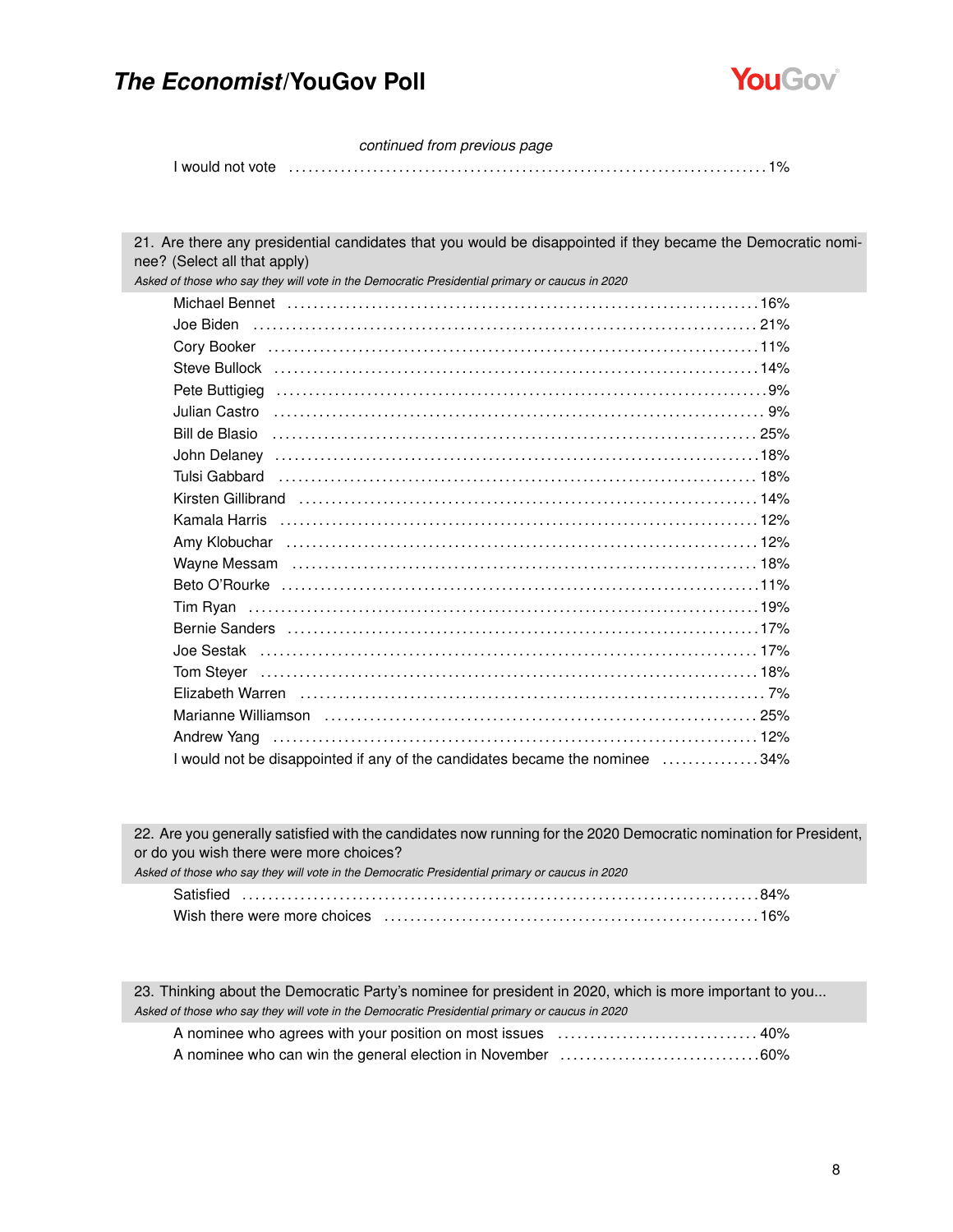

24. Are you generally satisfied with having Donald Trump be the only candidate running for the 2020 Republican nomination for president, or do you wish there were more choices?

*Asked of those who say they will vote in the Republican Presidential primary or caucus in 2020*

25. If the election for president were held today with Donald Trump as the Republican running against a Democratic Party candidate, who would you vote for?

26. If the candidate listed below were to become the Democratic nominee, do you think they would beat or lose to Donald Trump in the 2020 Presidential election?

|                       | Probably beat<br>Donald Trump | Probably lose to<br>Donald Trump | Not sure |
|-----------------------|-------------------------------|----------------------------------|----------|
| Joe Biden             | 36%                           | 38%                              | 26%      |
| Cory Booker           | 17%                           | 48%                              | 35%      |
| Pete Buttigieg        | 18%                           | 47%                              | 36%      |
| Julian Castro         | 15%                           | 50%                              | 35%      |
| Kirsten Gillibrand    | 13%                           | 53%                              | 34%      |
| Kamala Harris         | 24%                           | 47%                              | 30%      |
| Amy Klobuchar         | 13%                           | 51%                              | 36%      |
| Beto O'Rourke         | 17%                           | 49%                              | 34%      |
| <b>Bernie Sanders</b> | 30%                           | 44%                              | 25%      |
| Elizabeth Warren      | 30%                           | 42%                              | 28%      |

| 27. Do you normally take a summer vacation? |  |
|---------------------------------------------|--|
|                                             |  |
|                                             |  |

#### 28. Do you think you have accomplished more or less than you usually do at this point in the year?

| More than usual encontractive contact that the contract of the contract of the contract of the contract of the                                                                                                                 |
|--------------------------------------------------------------------------------------------------------------------------------------------------------------------------------------------------------------------------------|
| About the same contained and the same contained a state of the same contained a state of the same contained a s                                                                                                                |
| Less than usual measure that contain the state of the state of the state of the state of the state of the state of the state of the state of the state of the state of the state of the state of the state of the state of the |
|                                                                                                                                                                                                                                |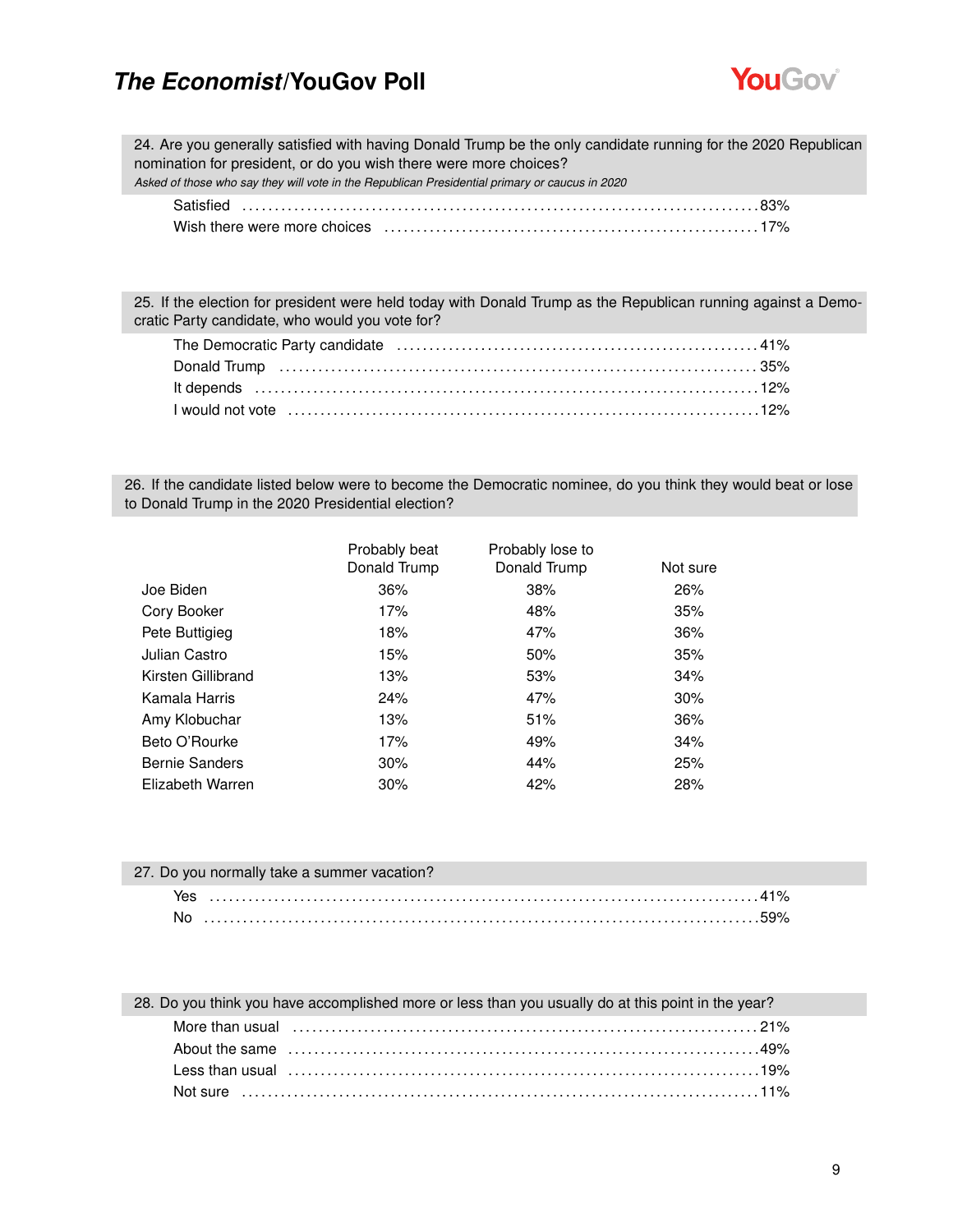

29. Do you feel you have worked hard enough to deserve taking a summer vacation, or not?

| Yes |  |
|-----|--|
|     |  |
|     |  |

30. Do you feel Congress has been working hard enough to deserve taking a summer recess for the month of August, or not?

31. Do you feel President Trump has been working hard enough to deserve taking a summer vacation for a week in August, or not?

32. Who do you think is setting the agenda in Washington DC these days?

| 33. If you had to choose, would you rather have a member of Congress who |
|--------------------------------------------------------------------------|
|                                                                          |
|                                                                          |

34. Do you think the following people are willing to compromise to get things done?

|                         | Yes                                                             | No  | Not sure |
|-------------------------|-----------------------------------------------------------------|-----|----------|
| Republicans in Congress | 30%                                                             | 49% | 21%      |
|                         | . The contract of the contract of the contract of $\mathcal{L}$ |     |          |

*continued on the next page . . .*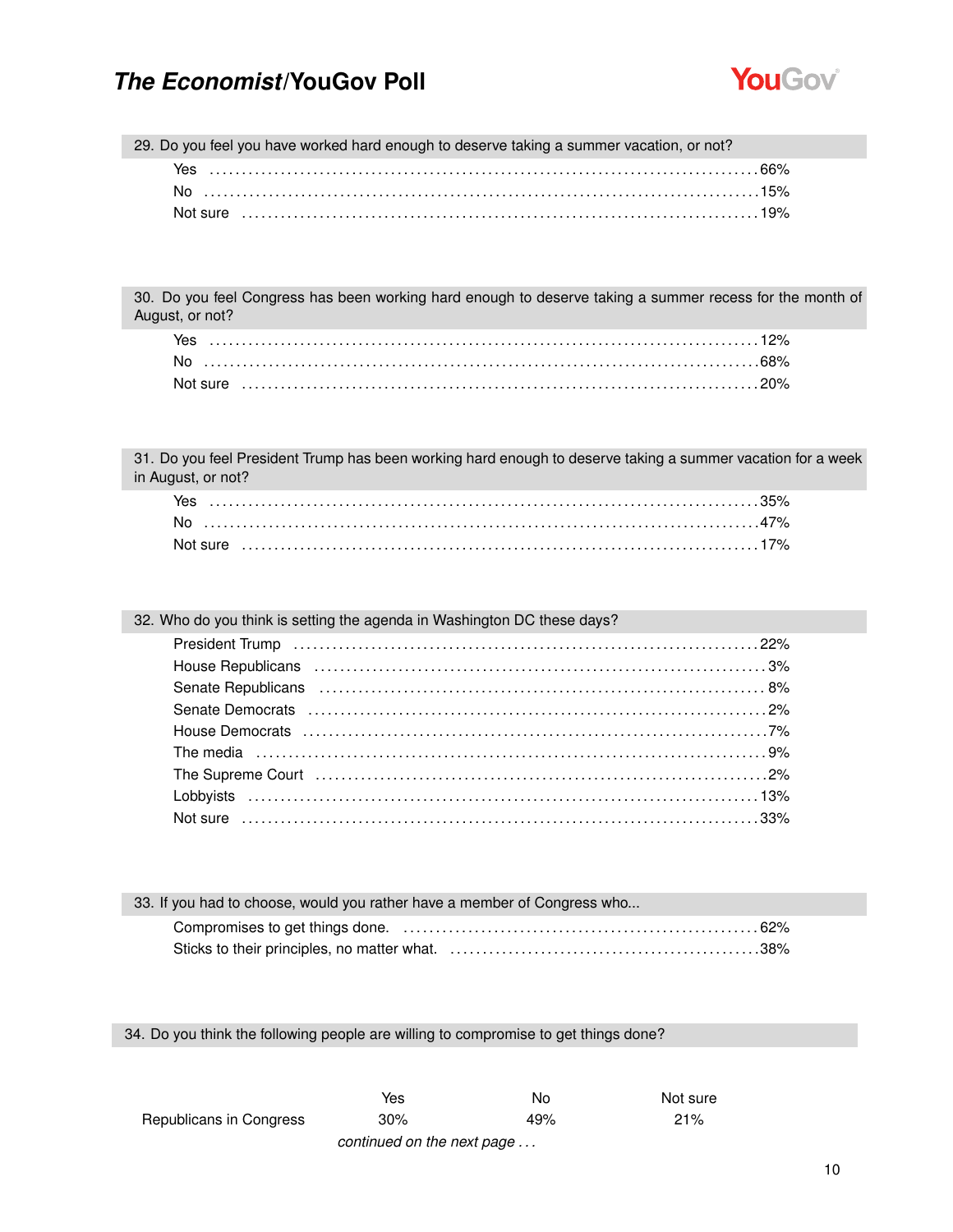

### *continued from previous page*

|                       | Yes    | No  | Not sure |
|-----------------------|--------|-----|----------|
| Democrats in Congress | $34\%$ | 46% | 20%      |
| President Trump       | 32%    | 52% | 16%      |

### 35. Which party does a better job handling the following issues?

|               | Democrats | Republicans | <b>Neither</b> | Not sure |
|---------------|-----------|-------------|----------------|----------|
| Immigration   | 36%       | 30%         | 18%            | 16%      |
| Gay rights    | 45%       | 15%         | 18%            | 22%      |
| Education     | 37%       | 23%         | 20%            | 20%      |
| Health care   | 38%       | 25%         | 20%            | 17%      |
| Taxes         | 30%       | 33%         | 19%            | 18%      |
| Abortion      | 37%       | 26%         | 18%            | 19%      |
| The economy   | 31%       | 34%         | 16%            | 18%      |
| Creating Jobs | 29%       | 35%         | 15%            | 20%      |

#### 36. Which party is better for the following groups?

|                          | Democrats | Republicans | <b>Neither</b> | Not sure |
|--------------------------|-----------|-------------|----------------|----------|
| Gays and Lesbians        | 51%       | 14%         | 15%            | 20%      |
| Women                    | 43%       | 25%         | 13%            | 19%      |
| Blacks/African-Americans | 43%       | 25%         | 14%            | 19%      |
| Hispanics                | 44%       | 22%         | 14%            | 19%      |
| <b>Families</b>          | 35%       | 30%         | 15%            | 20%      |
| Small business owners    | 29%       | 35%         | 14%            | 22%      |
| Gun owners               | 15%       | 57%         | 12%            | 17%      |
| Christians               | 19%       | 44%         | 16%            | 22%      |

### 37. How important are the following issues to you?

|                            | Very Important | Somewhat<br>Important | Not very<br>Important | Unimportant |  |  |
|----------------------------|----------------|-----------------------|-----------------------|-------------|--|--|
| The economy                | 69%            | 24%                   | 5%                    | 2%          |  |  |
| Immigration                | 54%            | 31%                   | 11%                   | 4%          |  |  |
| The environment            | 54%            | 29%                   | 11%                   | 6%          |  |  |
| continued on the next nage |                |                       |                       |             |  |  |

*continued on the next page . . .*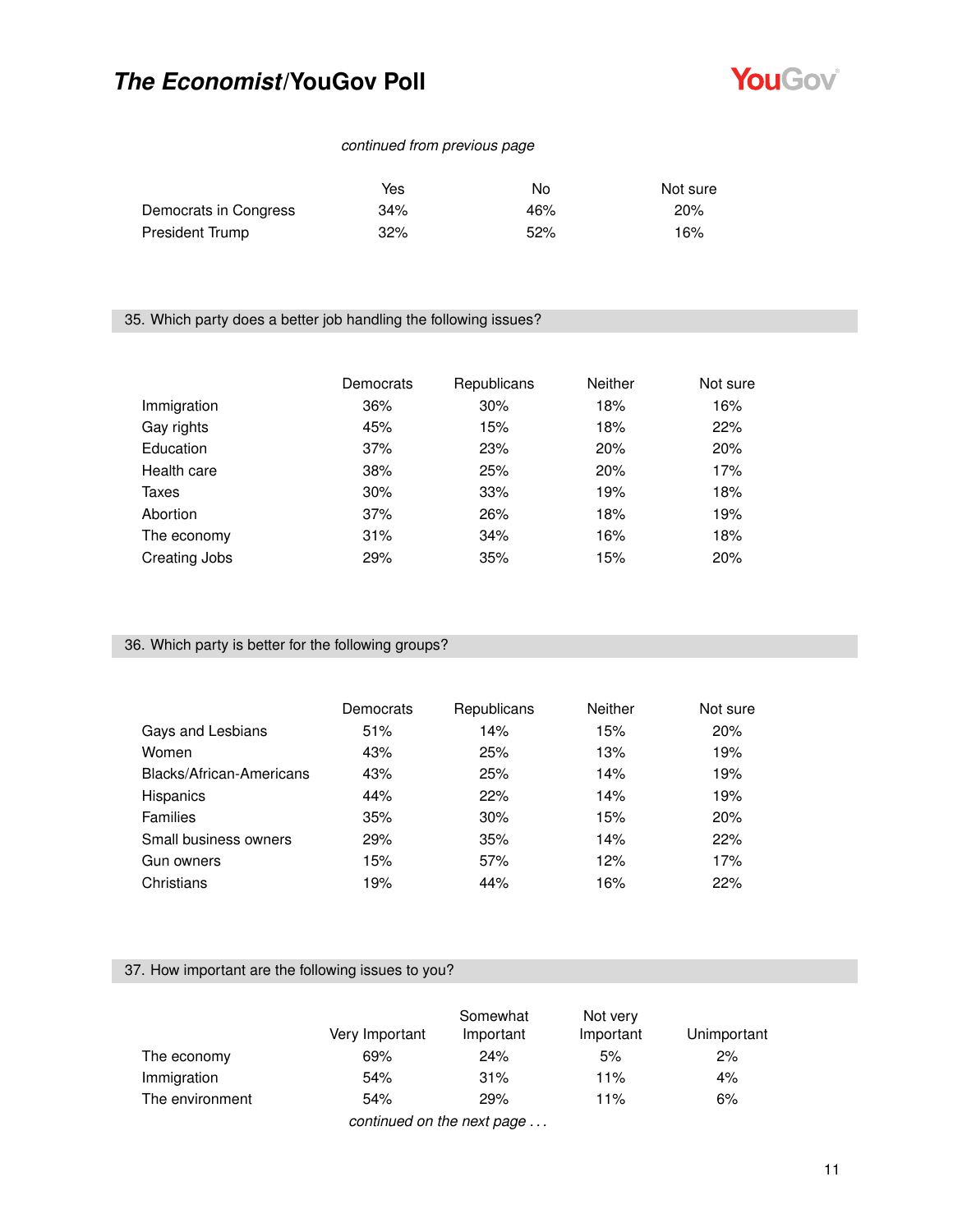

|                         |                | Somewhat  | Not very  |             |
|-------------------------|----------------|-----------|-----------|-------------|
|                         | Very Important | Important | Important | Unimportant |
| <b>Terrorism</b>        | 58%            | 26%       | 11%       | 5%          |
| Gay rights              | 25%            | 27%       | 23%       | 26%         |
| Education               | 58%            | 29%       | 9%        | 4%          |
| Health care             | 70%            | 24%       | 4%        | 2%          |
| Social security         | 65%            | 26%       | 6%        | 2%          |
| The budget deficit      | 46%            | 38%       | 12%       | 4%          |
| The war in Afghanistan  | 30%            | 41%       | 21%       | 8%          |
| Taxes                   | 57%            | 33%       | 8%        | 3%          |
| Medicare                | 64%            | 27%       | 6%        | 2%          |
| Abortion                | 46%            | 29%       | 15%       | 10%         |
| Foreign policy          | 45%            | 39%       | 12%       | 4%          |
| Gun control             | 58%            | 23%       | 11%       | 7%          |
| International trade and |                |           |           |             |
| globalization           | 40%            | 42%       | 13%       | 5%          |
| Use of military force   | 43%            | 38%       | 15%       | 5%          |
|                         |                |           |           |             |

### *continued from previous page*

### 38. Which of these is the most important issue for you?

| The environment (and the continuum control of the environment of the environment of the environment of the environment of the environment of the environment of the environment of the environment of the environment of the e |  |
|--------------------------------------------------------------------------------------------------------------------------------------------------------------------------------------------------------------------------------|--|
|                                                                                                                                                                                                                                |  |
| Gay rights (a) and the control of the control of the control of the control of the control of the control of the control of the control of the control of the control of the control of the control of the control of the cont |  |
|                                                                                                                                                                                                                                |  |
|                                                                                                                                                                                                                                |  |
|                                                                                                                                                                                                                                |  |
| The budget deficit (and according to the budget deficit (and according to the budget deficit (and according to the budget of $3\%$ )                                                                                           |  |
|                                                                                                                                                                                                                                |  |
|                                                                                                                                                                                                                                |  |
|                                                                                                                                                                                                                                |  |
|                                                                                                                                                                                                                                |  |
| Foreign policy (and according to the control of the control of the control of the control of the control of the control of the control of the control of the control of the control of the control of the control of the contr |  |
|                                                                                                                                                                                                                                |  |

### 39. Do you have a favorable or an unfavorable opinion of the following people?

|                            | Verv<br>favorable | Somewhat<br>favorable | Somewhat<br>unfavorable | Verv<br>unfavorable | Don't know |  |
|----------------------------|-------------------|-----------------------|-------------------------|---------------------|------------|--|
| Donald Trump               | 28%               | 13%                   | 8%                      | 43%                 | 8%         |  |
| continued on the next page |                   |                       |                         |                     |            |  |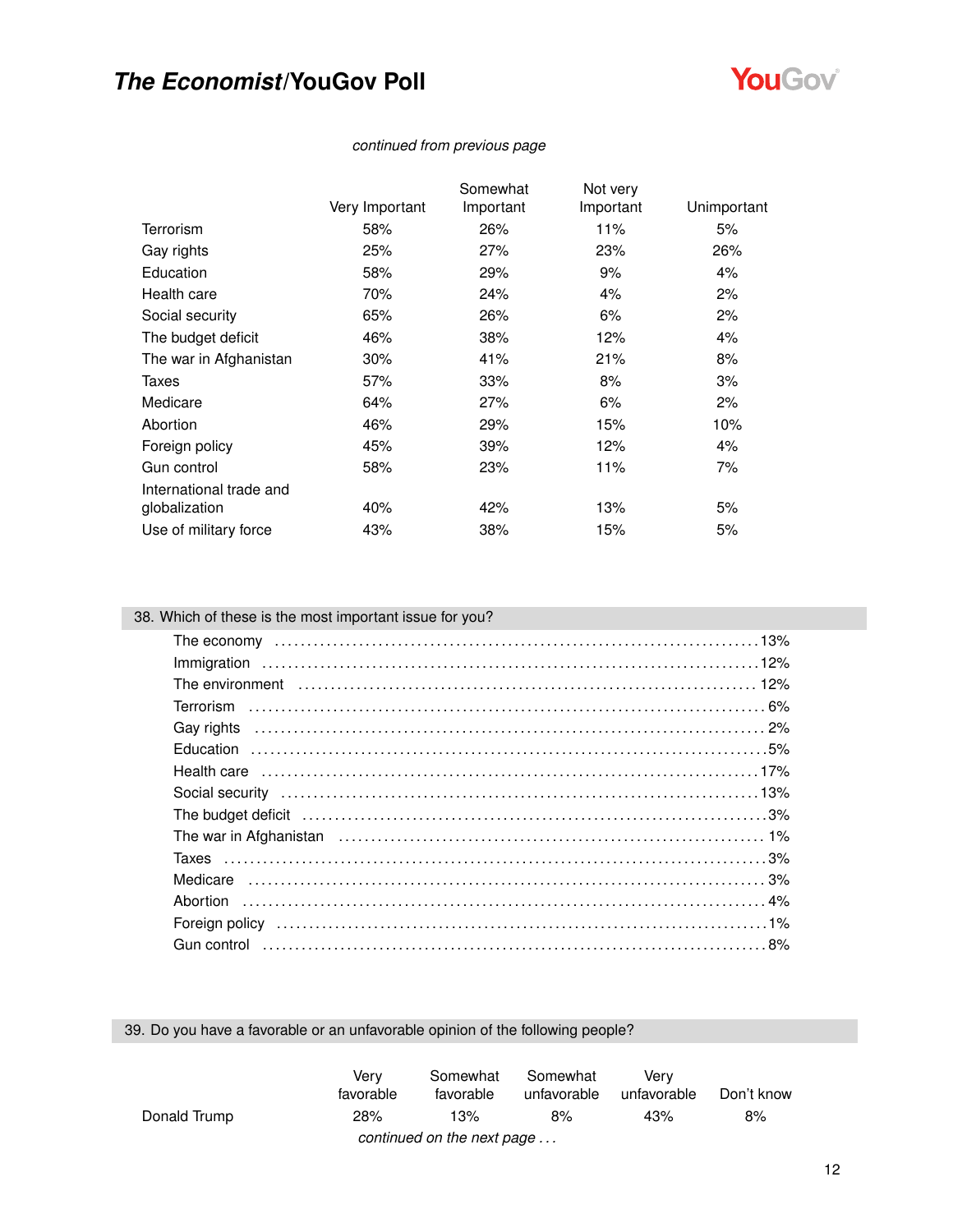

### *continued from previous page*

|                      | Verv      | Somewhat  | Somewhat    | Verv        |            |
|----------------------|-----------|-----------|-------------|-------------|------------|
|                      | favorable | favorable | unfavorable | unfavorable | Don't know |
| Mike Pence           | 22%       | 17%       | 10%         | 34%         | 18%        |
| Nancy Pelosi         | 13%       | 23%       | 13%         | 35%         | 17%        |
| <b>Chuck Schumer</b> | 9%        | 21%       | 11%         | 30%         | 29%        |
| Kevin McCarthy       | 6%        | 12%       | 12%         | 21%         | 49%        |
| Mitch McConnell      | 6%        | 19%       | 11%         | 36%         | 28%        |

### 40. Do you have a favorable or unfavorable opinion of the political parties?

|                      | Verv<br>favorable | Somewhat<br>favorable | Somewhat<br>unfavorable | Verv<br>unfavorable | Don't know |
|----------------------|-------------------|-----------------------|-------------------------|---------------------|------------|
| The Democratic Party | 19%               | 23%                   | 14%                     | 32%                 | 12%        |
| The Republican Party | 17%               | 19%                   | 16%                     | 36%                 | 12%        |

| 41. Is the Democratic Party |  |
|-----------------------------|--|
|                             |  |
|                             |  |
|                             |  |
|                             |  |

### 42. Is the Republican Party...

| 43. Do you approve or disapprove of the way Donald Trump is handling his job as President?                                                                                                                                     |  |
|--------------------------------------------------------------------------------------------------------------------------------------------------------------------------------------------------------------------------------|--|
|                                                                                                                                                                                                                                |  |
|                                                                                                                                                                                                                                |  |
|                                                                                                                                                                                                                                |  |
| Strongly disapprove material contracts and the strongly disapprove material contracts and the strongly disapprove material of the strong strong strong strong strong strong strong strong strong strong strong strong strong s |  |
|                                                                                                                                                                                                                                |  |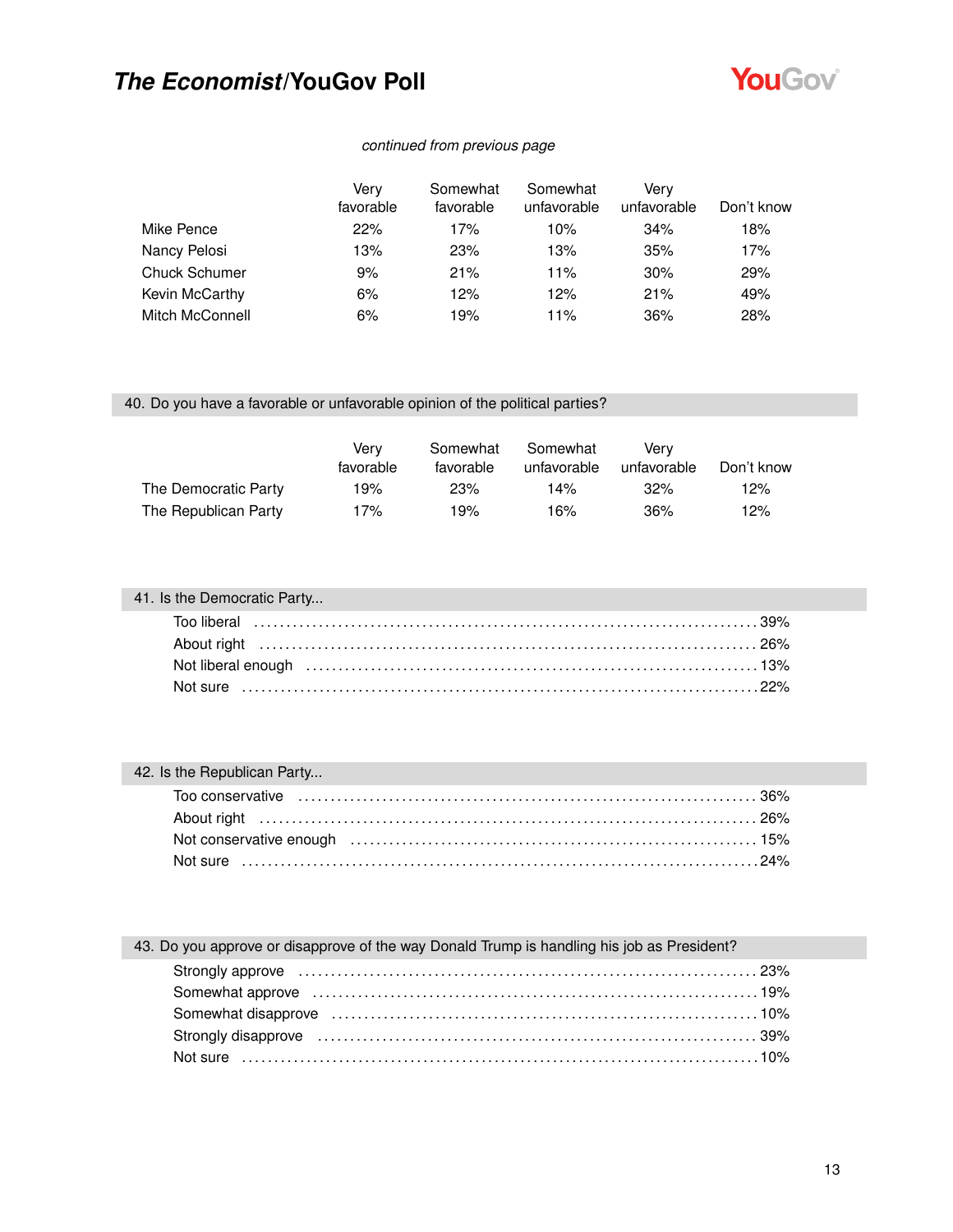

44. Do you approve or disapprove of the way Donald Trump is handling these specific issues?

|                 | Strongly | Somewhat | Somewhat   | Strongly   |            |
|-----------------|----------|----------|------------|------------|------------|
|                 | approve  | approve  | disapprove | disapprove | No opinion |
| Abortion        | 22%      | 13%      | 10%        | 33%        | 22%        |
| Budget deficit  | 16%      | 18%      | 13%        | 35%        | 17%        |
| Civil rights    | 23%      | 14%      | 9%         | 35%        | 18%        |
| Economy         | 29%      | 17%      | 11%        | 29%        | 14%        |
| Education       | 17%      | 19%      | 10%        | 33%        | 20%        |
| Environment     | 19%      | 16%      | 9%         | 39%        | 17%        |
| Foreign policy  | 24%      | 17%      | 9%         | 35%        | 14%        |
| Gay rights      | 16%      | 14%      | 10%        | 34%        | 27%        |
| Gun control     | 21%      | 17%      | 9%         | 37%        | 15%        |
| Health care     | 19%      | 17%      | 11%        | 37%        | 17%        |
| Immigration     | 30%      | 12%      | 7%         | 39%        | 12%        |
| Medicare        | 19%      | 16%      | 11%        | 32%        | 21%        |
| Social security | 19%      | 16%      | 10%        | 33%        | 22%        |
| Taxes           | 24%      | 16%      | 10%        | 35%        | 16%        |
| Terrorism       | 28%      | 16%      | 10%        | 30%        | 17%        |
| Veterans        | 28%      | 17%      | 11%        | 25%        | 19%        |
| Women's rights  | 22%      | 14%      | 9%         | 36%        | 20%        |

45. Which of these words would you use to describe Donald Trump, and which of these words would you definitely not use to describe Donald Trump? (Please check all that apply.)

|              | Positive | Negative | No Opinion |
|--------------|----------|----------|------------|
| Honest       | 21%      | 38%      | 41%        |
| Intelligent  | 30%      | 31%      | 39%        |
| Religious    | 12%      | 29%      | 59%        |
| Inspiring    | 18%      | 32%      | 50%        |
| Patriotic    | 33%      | 21%      | 47%        |
| Strong       | 34%      | 21%      | 45%        |
| <b>Bold</b>  | 41%      | 11%      | 48%        |
| Experienced  | 18%      | 32%      | 50%        |
| Sincere      | 21%      | 35%      | 44%        |
| Partisan     | 18%      | 13%      | 69%        |
| Effective    | 28%      | 26%      | 46%        |
| Exciting     | 16%      | 22%      | 62%        |
| Steady       | 18%      | 27%      | 56%        |
| Hypocritical | 40%      | 17%      | 43%        |
| Arrogant     | 58%      | 11%      | 31%        |
| Racist       | 43%      | 24%      | 33%        |
| Nationalist  | 31%      | 8%       | 61%        |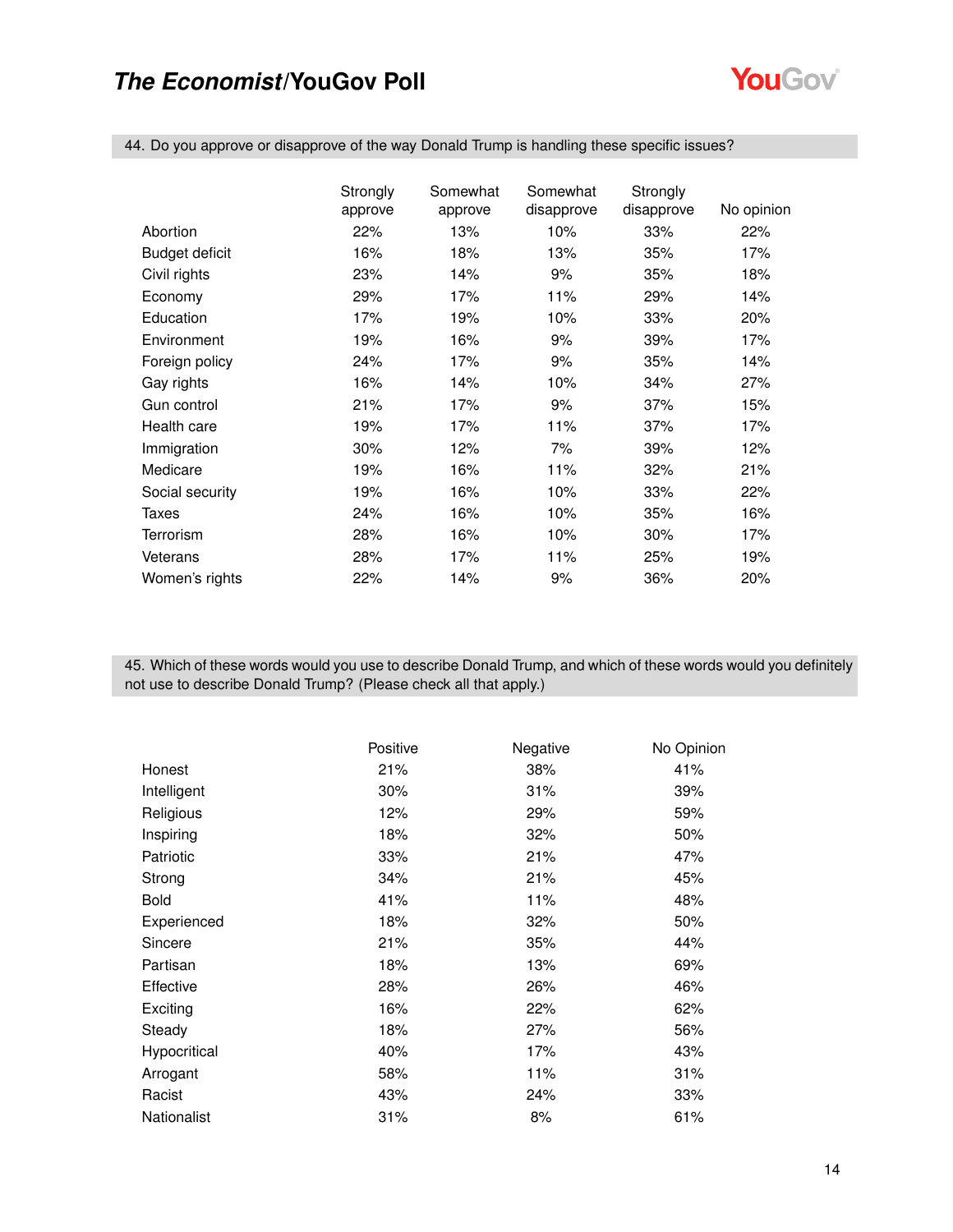

### 46. Would you say Donald Trump is...

| 47. Do you think Donald Trump |  |
|-------------------------------|--|
|                               |  |
|                               |  |
|                               |  |

| 48. How much do you think Donald Trump cares about the needs and problems of people like you? |
|-----------------------------------------------------------------------------------------------|
|                                                                                               |
|                                                                                               |
|                                                                                               |
|                                                                                               |
|                                                                                               |

49. Regardless of whether you agree with him, do you like or dislike Donald Trump as a person?

| Like a lot (1000) 18% and the anti-                                                                             |  |
|-----------------------------------------------------------------------------------------------------------------|--|
|                                                                                                                 |  |
| Neither like nor dislike (and according contained a state of the state of the state of the state of the state o |  |
|                                                                                                                 |  |
|                                                                                                                 |  |
|                                                                                                                 |  |

### 50. Would you say Donald Trump is a strong or a weak leader?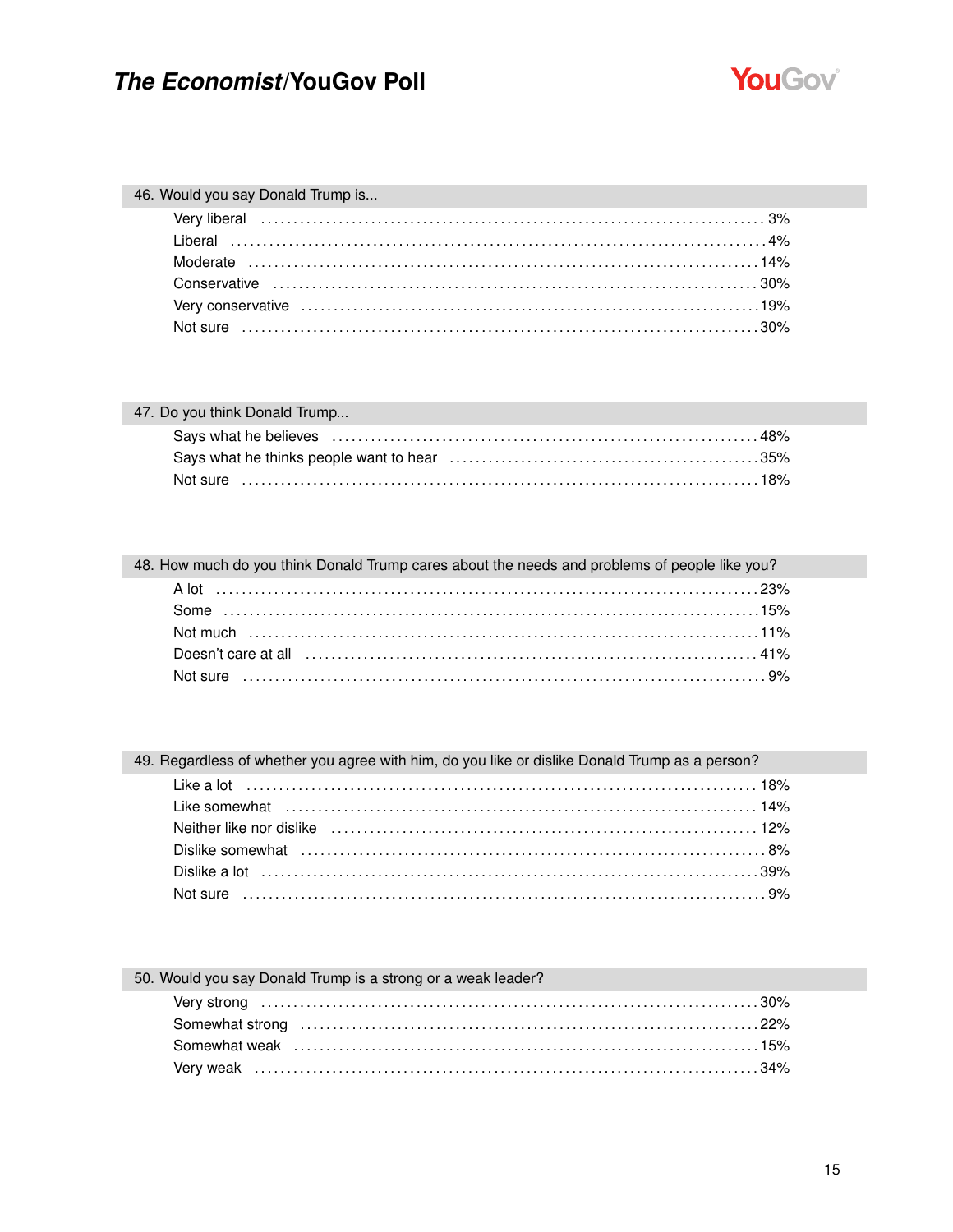

51. Do you think Donald Trump is honest and trustworthy, or not?

52. Do you think Donald Trump has the temperament to be the President?

| Yes      |  |
|----------|--|
| No       |  |
| Not sure |  |

53. Are you confident in Donald Trump's ability to deal wisely with an international crisis, or are you uneasy about his approach?

54. How likely do you think it is that Donald Trump will get us into a war?

55. Do you think the way Donald Trump uses Twitter is appropriate or inappropriate for the President of the United States?

| 56. Are you optimistic or pessimistic about the next few years with Donald Trump as President? |  |
|------------------------------------------------------------------------------------------------|--|
|                                                                                                |  |
|                                                                                                |  |
|                                                                                                |  |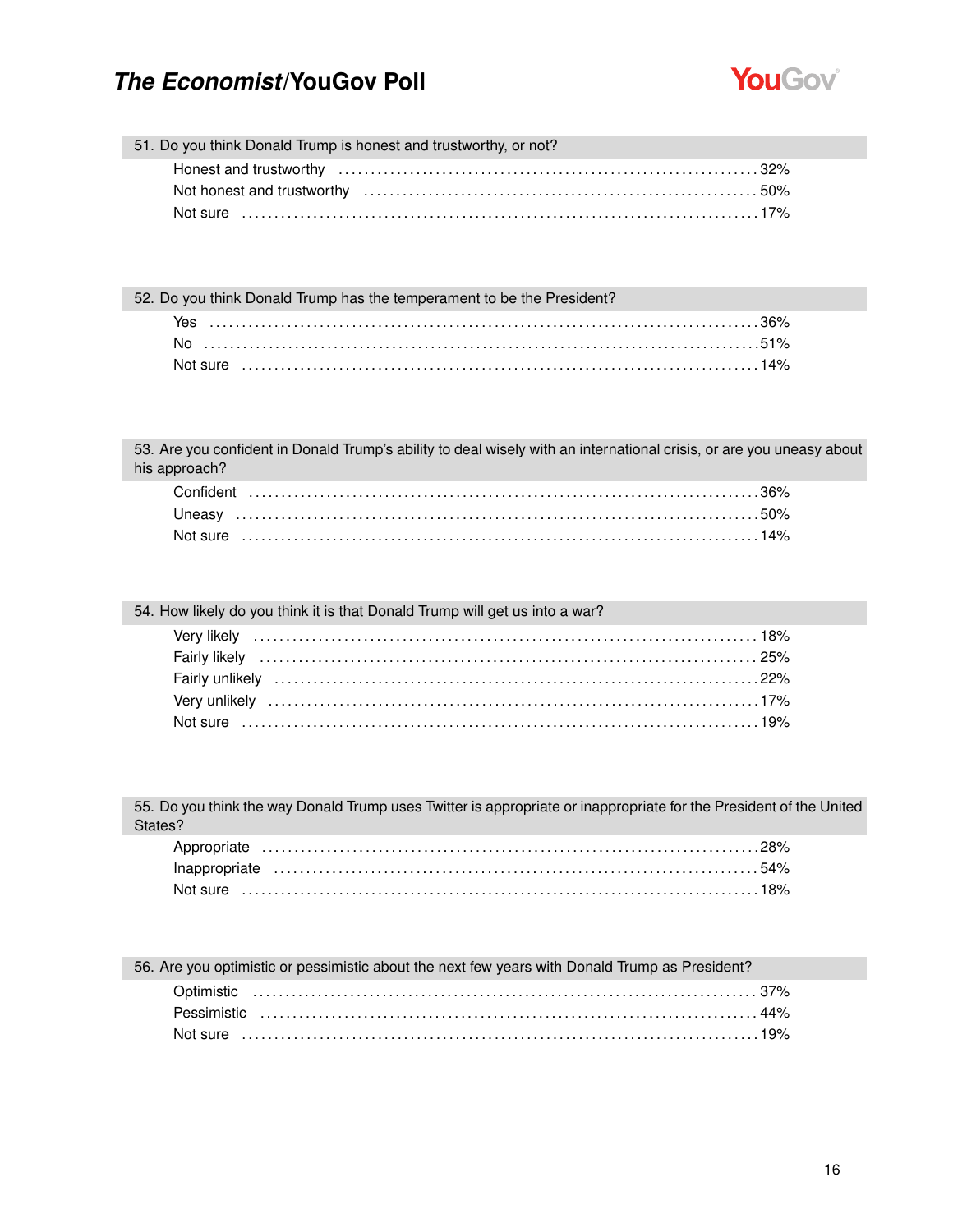

57. Do you want Donald Trump to run for re-election in 2020?

| Yes |  |
|-----|--|
|     |  |
|     |  |

| 58. Overall, do you approve or disapprove of the way that the United States Congress is handling its job?                                                                                                                      |  |
|--------------------------------------------------------------------------------------------------------------------------------------------------------------------------------------------------------------------------------|--|
| Strongly approve masses in the control of the strongly approve the control of the strongly approve the control of the strong strong strong strong strong strong strong strong strong strong strong strong strong strong strong |  |
| Somewhat approve influence in the contract of the contract of the state of the state of the state of the state of the state of the state of the state of the state of the state of the state of the state of the state of the  |  |
|                                                                                                                                                                                                                                |  |
|                                                                                                                                                                                                                                |  |
|                                                                                                                                                                                                                                |  |
|                                                                                                                                                                                                                                |  |

#### 59. Do you have a favorable or unfavorable opinion of the following groups in Congress?

|                         | Verv<br>favorable | Somewhat<br>favorable | Somewhat<br>unfavorable | Verv<br>unfavorable | Don't know |
|-------------------------|-------------------|-----------------------|-------------------------|---------------------|------------|
| Democrats in Congress   | 14%               | 24%                   | 16%                     | 32%                 | 14%        |
| Republicans in Congress | 10%               | 21%                   | 20%                     | 35%                 | 15%        |

60. Do you approve or disapprove of the way Nancy Pelosi is handling her job as the Speaker of the U.S. House of Representatives?

| Strongly approve <i>minimum interioral content and setting approve</i> 13% |  |
|----------------------------------------------------------------------------|--|
|                                                                            |  |
|                                                                            |  |
|                                                                            |  |
|                                                                            |  |

61. Do you approve or disapprove of the way Chuck Schumer is handling his job as Minority Leader of the U.S. Senate?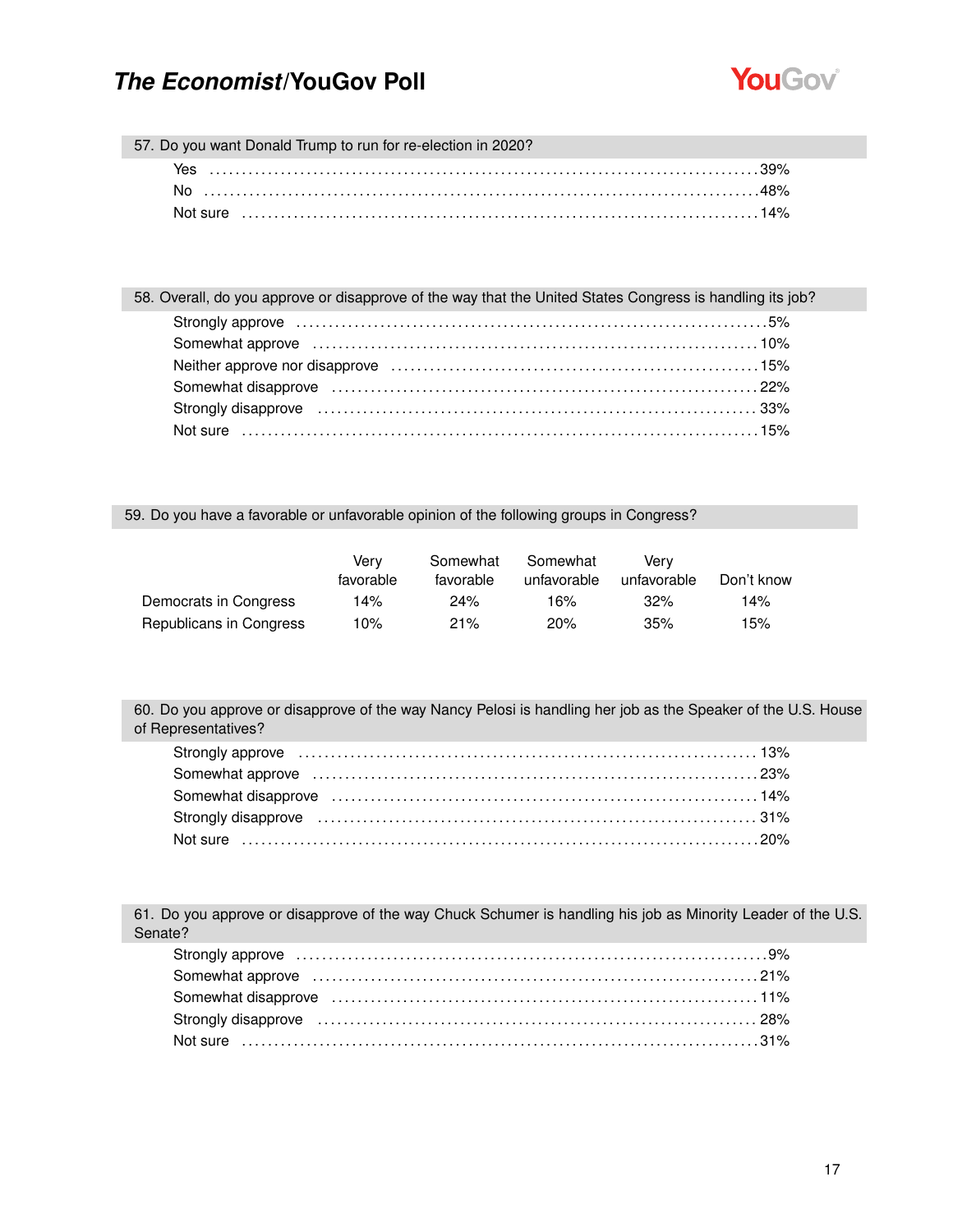

62. Do you approve or disapprove of the way Kevin McCarthy is handling his job as the Minority Leader of the U.S. House of Representatives?

| Somewhat approve encourance encourance and the state of the state of the state of the state of the state of the state of the state of the state of the state of the state of the state of the state of the state of the state  |  |
|--------------------------------------------------------------------------------------------------------------------------------------------------------------------------------------------------------------------------------|--|
| Somewhat disapprove (and the content of the content of the content of the content of the content of the content of the content of the content of the content of the content of the content of the content of the content of th |  |
| Strongly disapprove (and according control of the control of the control of the control of the control of the control of the control of the control of the control of the control of the control of the control of the control |  |
|                                                                                                                                                                                                                                |  |

63. Do you approve or disapprove of the way Mitch McConnell is handling his job as Majority Leader of the U.S. Senate?

| Strongly disapprove material contracts and the contracts of the strongly disapprove materials and the strong strong strong strong strong strong strong strong strong strong strong strong strong strong strong strong strong s |  |
|--------------------------------------------------------------------------------------------------------------------------------------------------------------------------------------------------------------------------------|--|
|                                                                                                                                                                                                                                |  |

64. Do you think the current Congress has accomplished more or less than Congress usually does at this point in its two-year term?

65. Do you think the current Congress has accomplished more or less than Congress usually does at this point in its two-year term?

| A lot more than usual (a) and the contract of the state of the state of the state of the state of the state of the state of the state of the state of the state of the state of the state of the state of the state of the sta |  |
|--------------------------------------------------------------------------------------------------------------------------------------------------------------------------------------------------------------------------------|--|
|                                                                                                                                                                                                                                |  |
|                                                                                                                                                                                                                                |  |
|                                                                                                                                                                                                                                |  |
|                                                                                                                                                                                                                                |  |
|                                                                                                                                                                                                                                |  |

66. Who is more to blame for Congress achieving less than usual? *Asked if respondent says Congress accomplished less than usual*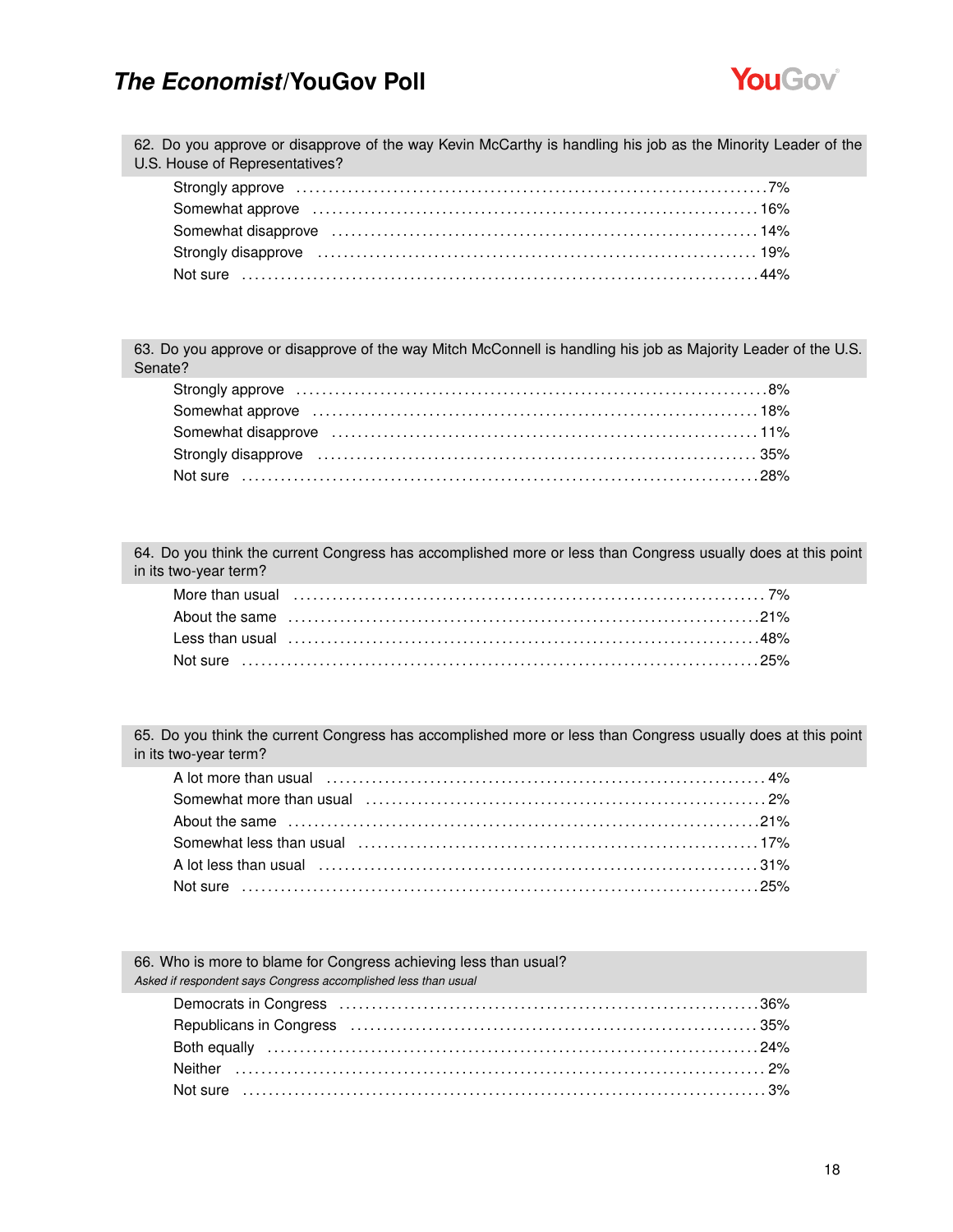

67. Overall, do you think the economy is getting better or worse?

| About the same contained and the same contained a state of the same contained a state of the same contained a s |  |
|-----------------------------------------------------------------------------------------------------------------|--|
|                                                                                                                 |  |
|                                                                                                                 |  |
|                                                                                                                 |  |

| 68. Do you think the stock market will be higher or lower 12 months from now? |  |
|-------------------------------------------------------------------------------|--|
|                                                                               |  |
|                                                                               |  |
|                                                                               |  |
|                                                                               |  |

| 69. Would you say that you and your family are |  |
|------------------------------------------------|--|
|                                                |  |
|                                                |  |
|                                                |  |
|                                                |  |

| 70. Is the place where you live owned or rented? |  |
|--------------------------------------------------|--|
|                                                  |  |
|                                                  |  |
|                                                  |  |

| 71. Do you have a mortgage?                      |  |
|--------------------------------------------------|--|
| Asked of those who own the place where they live |  |
|                                                  |  |
|                                                  |  |

### 72. Six months from now do you think there will be...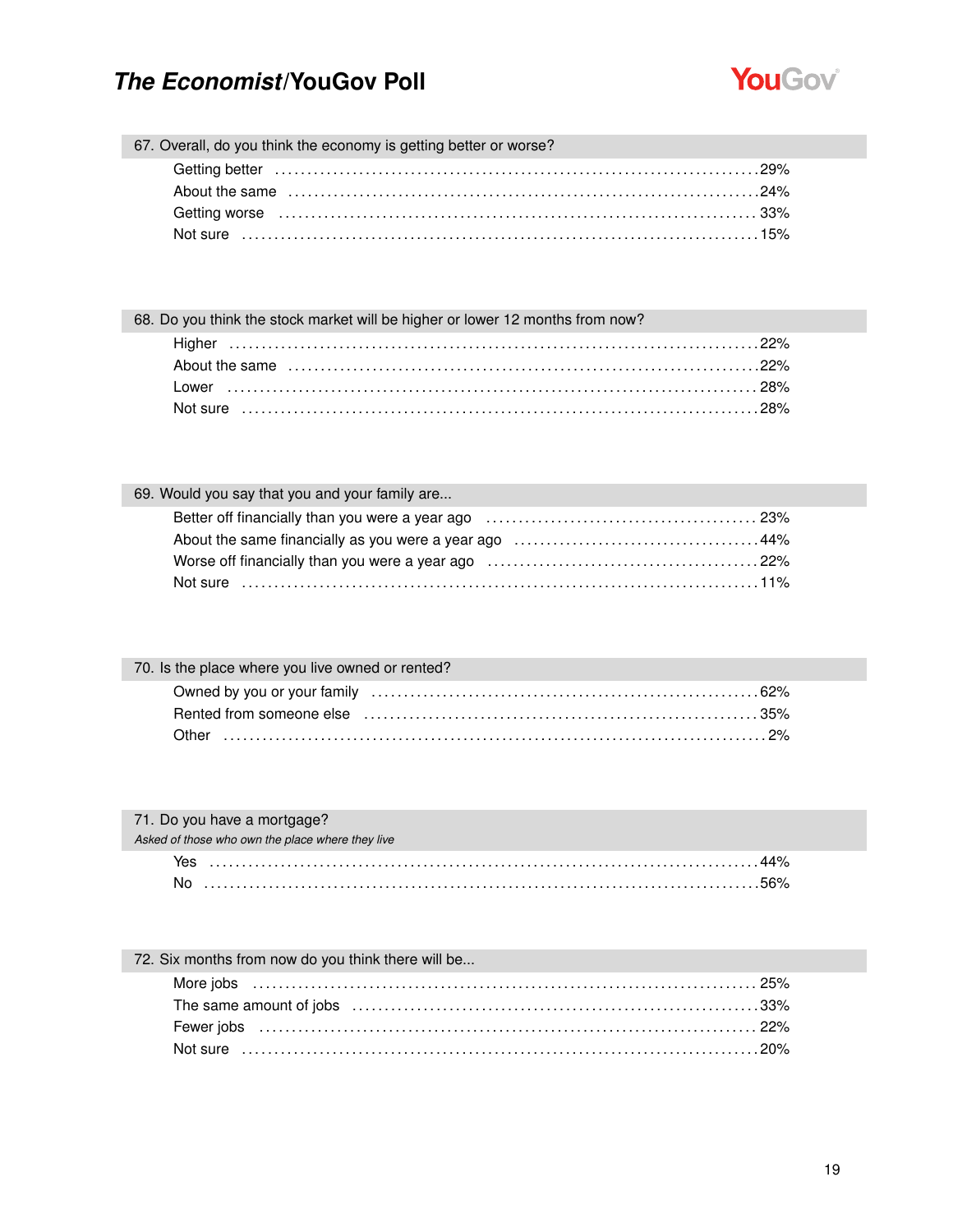

#### 73. How worried are you about losing your job?

| Not very worried measure the contract of the contract of the contract of the contract of the Not very distribution of $55\%$ |  |
|------------------------------------------------------------------------------------------------------------------------------|--|

| 74. If you lost your job, how hard would it be for you to find a new job that paid as much as you are making now? |  |
|-------------------------------------------------------------------------------------------------------------------|--|
|                                                                                                                   |  |
| Somewhat hard – It might take a while before I found a job that paid as much. 35%                                 |  |
|                                                                                                                   |  |
|                                                                                                                   |  |

### 75. How happy would you say you are with your current job? Very happy . . . . . . . . . . . . . . . . . . . . . . . . . . . . . . . . . . . . . . . . . . . . . . . . . . . . . . . . . . . . . . . . . . . . . . . . . . . . . 29% Happy . . . . . . . . . . . . . . . . . . . . . . . . . . . . . . . . . . . . . . . . . . . . . . . . . . . . . . . . . . . . . . . . . . . . . . . . . . . . . . . . . . 35% Neither happy nor unhappy . . . . . . . . . . . . . . . . . . . . . . . . . . . . . . . . . . . . . . . . . . . . . . . . . . . . . . . . . . . . . 24% Unhappy . . . . . . . . . . . . . . . . . . . . . . . . . . . . . . . . . . . . . . . . . . . . . . . . . . . . . . . . . . . . . . . . . . . . . . . . . . . . . . . . . 7% Very unhappy . . . . . . . . . . . . . . . . . . . . . . . . . . . . . . . . . . . . . . . . . . . . . . . . . . . . . . . . . . . . . . . . . . . . . . . . . . . . 5%

76. Some people seem to follow what's going on in government and public affairs most of the time, whether there's an election going on or not. Others aren't that interested. Would you say you follow what's going on in government and public affairs ...

| Some of the time contained and the contact of the time of the time contact and the time of the time of the state of the state of the state of the state of the state of the state of the state of the state of the state of th |  |
|--------------------------------------------------------------------------------------------------------------------------------------------------------------------------------------------------------------------------------|--|
|                                                                                                                                                                                                                                |  |
|                                                                                                                                                                                                                                |  |
|                                                                                                                                                                                                                                |  |

| 77. In general, how would you describe your own political viewpoint? |  |
|----------------------------------------------------------------------|--|
|                                                                      |  |
|                                                                      |  |
|                                                                      |  |
|                                                                      |  |

| 78. In general, how would you describe your own political viewpoint? |
|----------------------------------------------------------------------|
|                                                                      |
|                                                                      |
| continued on the next nage                                           |

#### *continued on the next page . . .*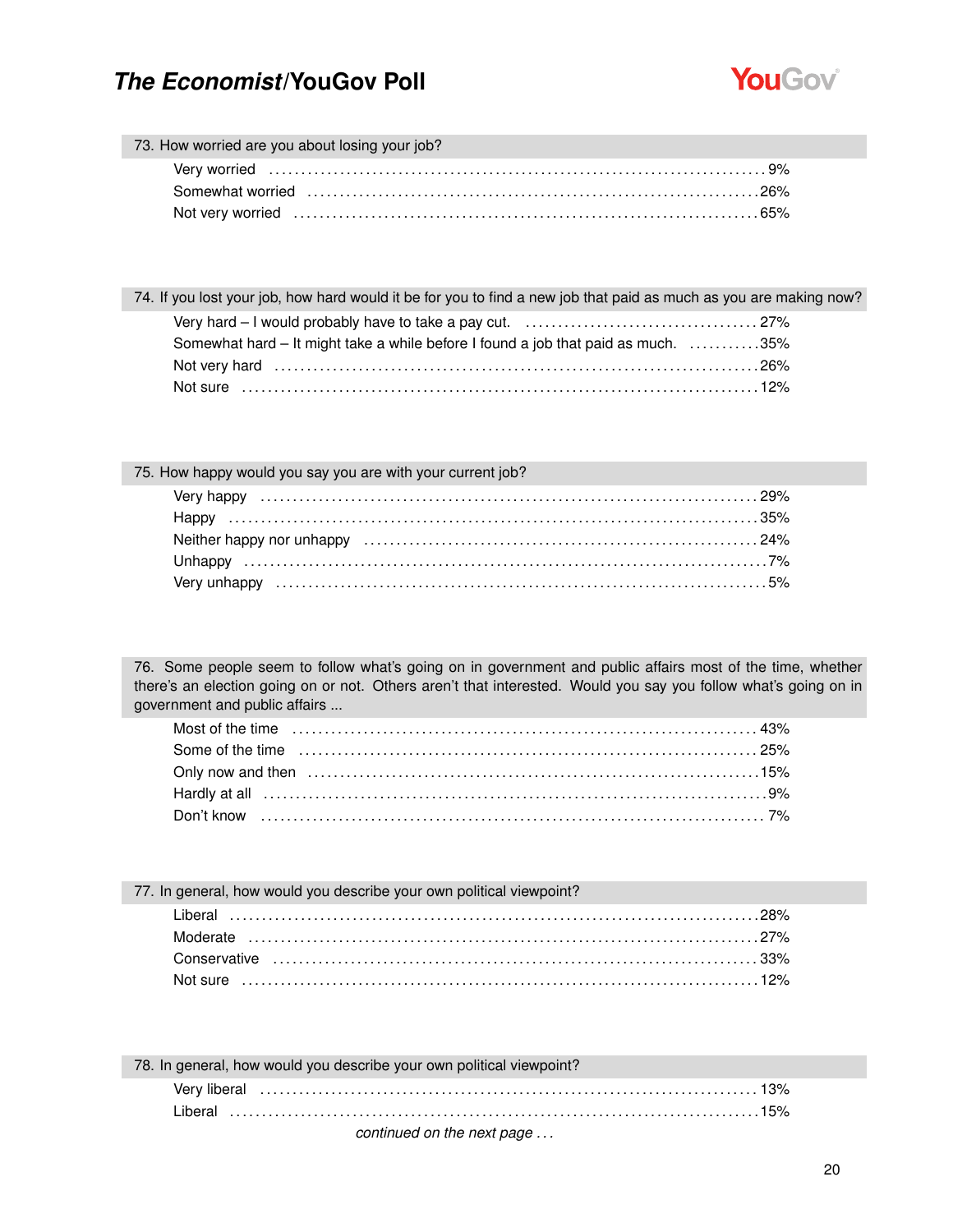

#### *continued from previous page*

| 79. Are you registered to vote? |                                                                                                                                                                                                                                |  |
|---------------------------------|--------------------------------------------------------------------------------------------------------------------------------------------------------------------------------------------------------------------------------|--|
|                                 |                                                                                                                                                                                                                                |  |
|                                 | Not registered in the continuum control of the control of the control of the control of the control of the control of the control of the control of the control of the control of the control of the control of the control of |  |

80. If an election for U.S. Congress were being held today, who would you vote for in the district where you live? *Asked of registered voters*

| The Republican Party candidate (all interactional contracts) and all interacts are set as a state of the Republican Party candidate |  |
|-------------------------------------------------------------------------------------------------------------------------------------|--|
|                                                                                                                                     |  |
|                                                                                                                                     |  |
|                                                                                                                                     |  |

81. If Donald Trump runs for re-election in 2020, would that make you more or less likely to vote the Republican Congressional candidate in the district where you live, or would it have no effect on how you vote? *Asked of registered voters*

| More likely to vote for the Republican Congressional candidate 27% |  |
|--------------------------------------------------------------------|--|
| Less likely to vote for the Republican Congressional candidate 21% |  |
|                                                                    |  |
|                                                                    |  |

| 82. Did you vote in the 2016 Presidential primary or caucus in your state?<br>Asked of registered voters                                                           |
|--------------------------------------------------------------------------------------------------------------------------------------------------------------------|
| Yes, I voted in the Democratic Presidential primary or caucus 35%                                                                                                  |
| Yes, I voted in the Republican Presidential primary or caucus 33%<br>No, I did not vote in either the Republican or Democratic Presidential primary or caucus .23% |
|                                                                                                                                                                    |

| 83. Which candidate did you vote for in the 2016 Democratic Presidential primary or caucus in your state? |
|-----------------------------------------------------------------------------------------------------------|
| Asked of registered voters who voted in their state's 2016 Democratic Presidential primary or caucus      |
|                                                                                                           |
|                                                                                                           |
| continued on the next page                                                                                |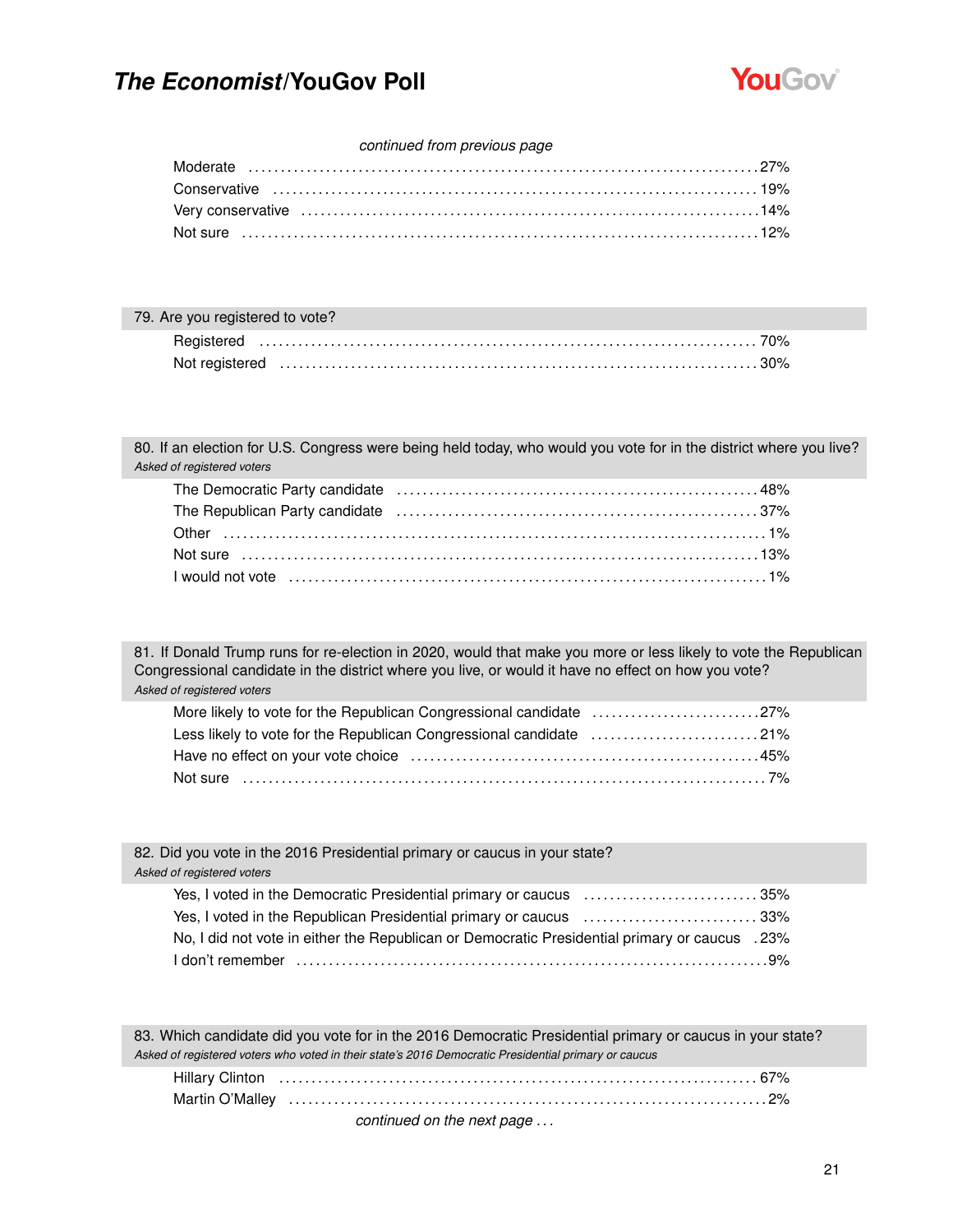

#### continued from previous page

| Bernie Sanders ………………………………………………………………………………29% |
|--------------------------------------------------|
|                                                  |

84. Which candidate did you vote for in the 2016 Republican Presidential primary or caucus in your state? Asked of registered voters who voted in their state's 2016 Republican Presidential primary or caucus

| Someone else |  |
|--------------|--|

| 85. Did you vote in the election on Tuesday, November 8, 2016? |  |  |
|----------------------------------------------------------------|--|--|
| Asked of registered voters                                     |  |  |

| icu on rogiotorcu votoro |  |
|--------------------------|--|
|                          |  |

### 86. Who did you vote for in the election for President?

No ..................................

| Jill Stein (a) and the steam of the steam of the steam of the steam of the steam of the steam of the steam of the steam of the steam of the steam of the steam of the steam of the steam of the steam of the steam of the stea |  |
|--------------------------------------------------------------------------------------------------------------------------------------------------------------------------------------------------------------------------------|--|
|                                                                                                                                                                                                                                |  |
|                                                                                                                                                                                                                                |  |
|                                                                                                                                                                                                                                |  |

### 87. Generally speaking, do you think of yourself as a ...?

### 88. Generally speaking, do you think of yourself as a ...?

| Lean Republican (and according to the set of the set of the set of the set of the set of the set of the set of |  |
|----------------------------------------------------------------------------------------------------------------|--|
|                                                                                                                |  |
| continued on the next nage.                                                                                    |  |

#### continued on the next page ...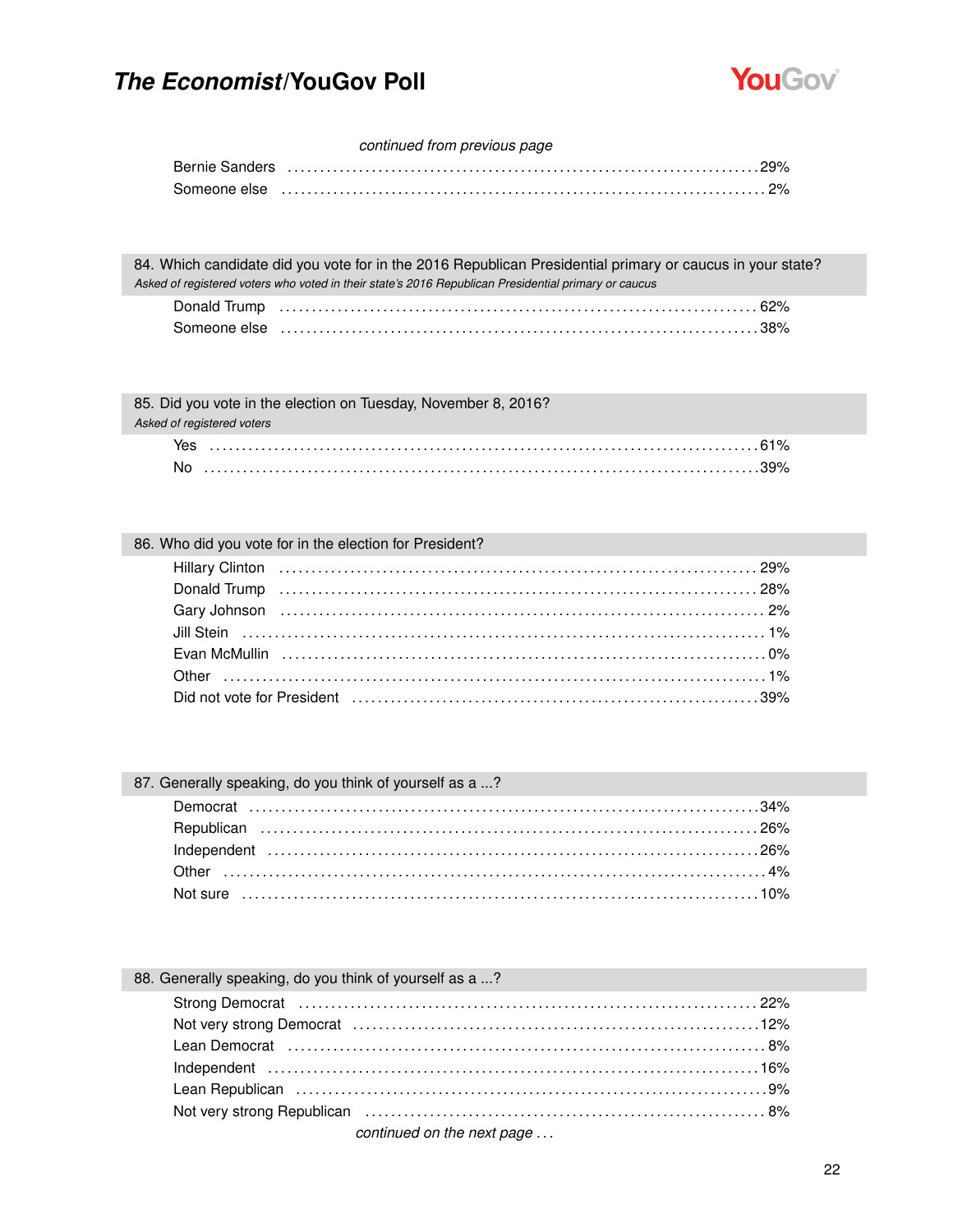

### continued from previous page

### 89. Are you...?

| Female |  |
|--------|--|

### 90. Respondent age by category

### 91. What racial or ethnic group best describes you?

### 92. What is the highest level of education you have completed?

| Some college (and according to the collection of the collection of the college (and according to the collection of the collection of the collection of the collection of the collection of the collection of the collection of |  |
|--------------------------------------------------------------------------------------------------------------------------------------------------------------------------------------------------------------------------------|--|
|                                                                                                                                                                                                                                |  |
|                                                                                                                                                                                                                                |  |

### 93. What is your marital status?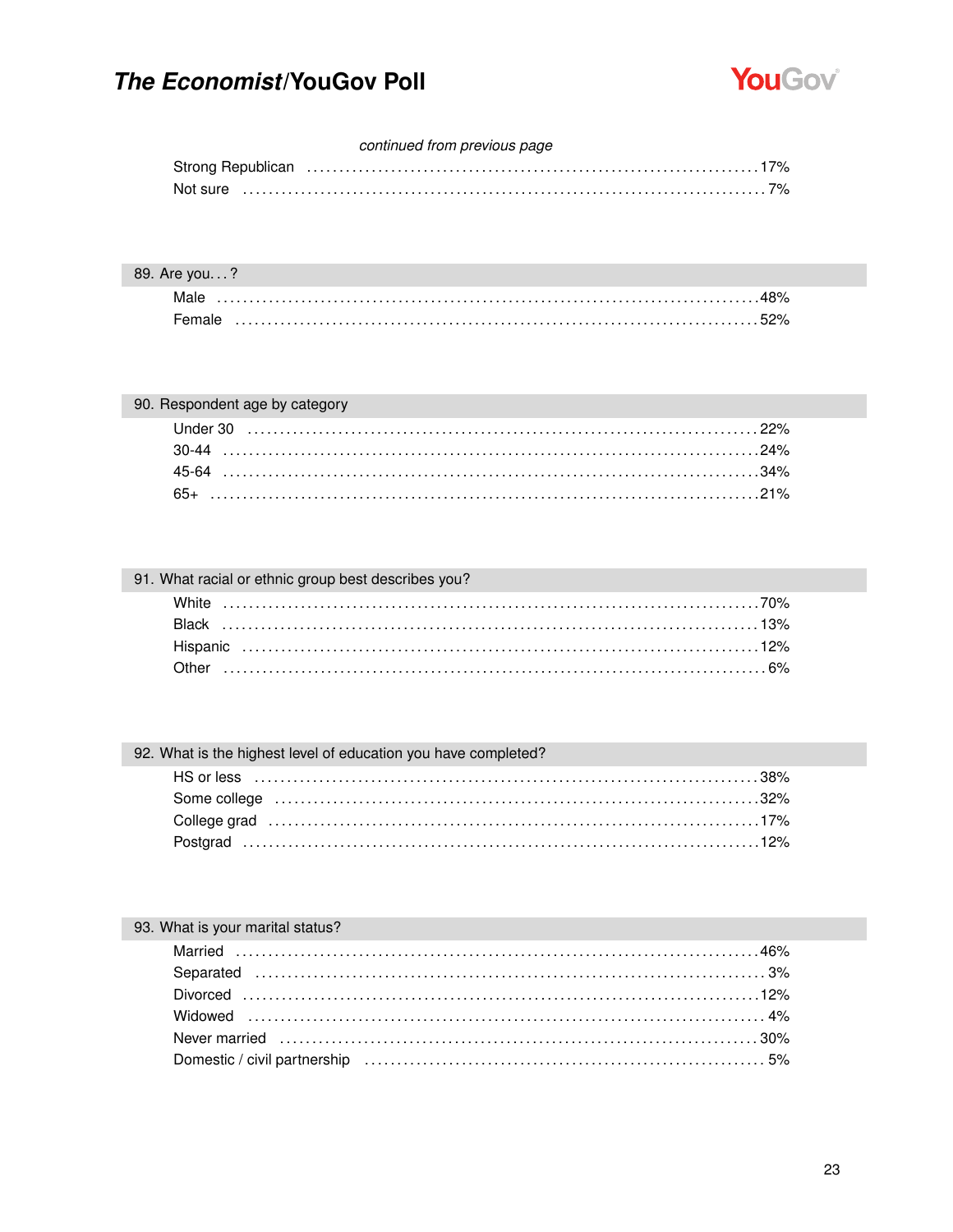

94. Are you the parent or guardian of any children under the age of 18?

| 95. Calculated from respondent's state of residence |  |
|-----------------------------------------------------|--|
|                                                     |  |
|                                                     |  |
|                                                     |  |
|                                                     |  |

| 96. Which of the following best describes the place where you live? |  |
|---------------------------------------------------------------------|--|
|                                                                     |  |
|                                                                     |  |
|                                                                     |  |
| A rural area …………………………………………………………………………………20%                     |  |

| 97. Overall, how would you rate your city or town as a place to live? |  |
|-----------------------------------------------------------------------|--|
|                                                                       |  |
|                                                                       |  |
|                                                                       |  |
|                                                                       |  |
|                                                                       |  |

| 98. Which of the following best describes your current employment status?                                                                                                                                                      |  |
|--------------------------------------------------------------------------------------------------------------------------------------------------------------------------------------------------------------------------------|--|
| Full-time employed (and according to the control of the control of the control of the control of the control of the control of the control of the control of the control of the control of the control of the control of the c |  |
|                                                                                                                                                                                                                                |  |
|                                                                                                                                                                                                                                |  |
|                                                                                                                                                                                                                                |  |
|                                                                                                                                                                                                                                |  |
|                                                                                                                                                                                                                                |  |
|                                                                                                                                                                                                                                |  |
|                                                                                                                                                                                                                                |  |

99. Thinking back over the last year, what was your family's annual income?

continued on the next page ...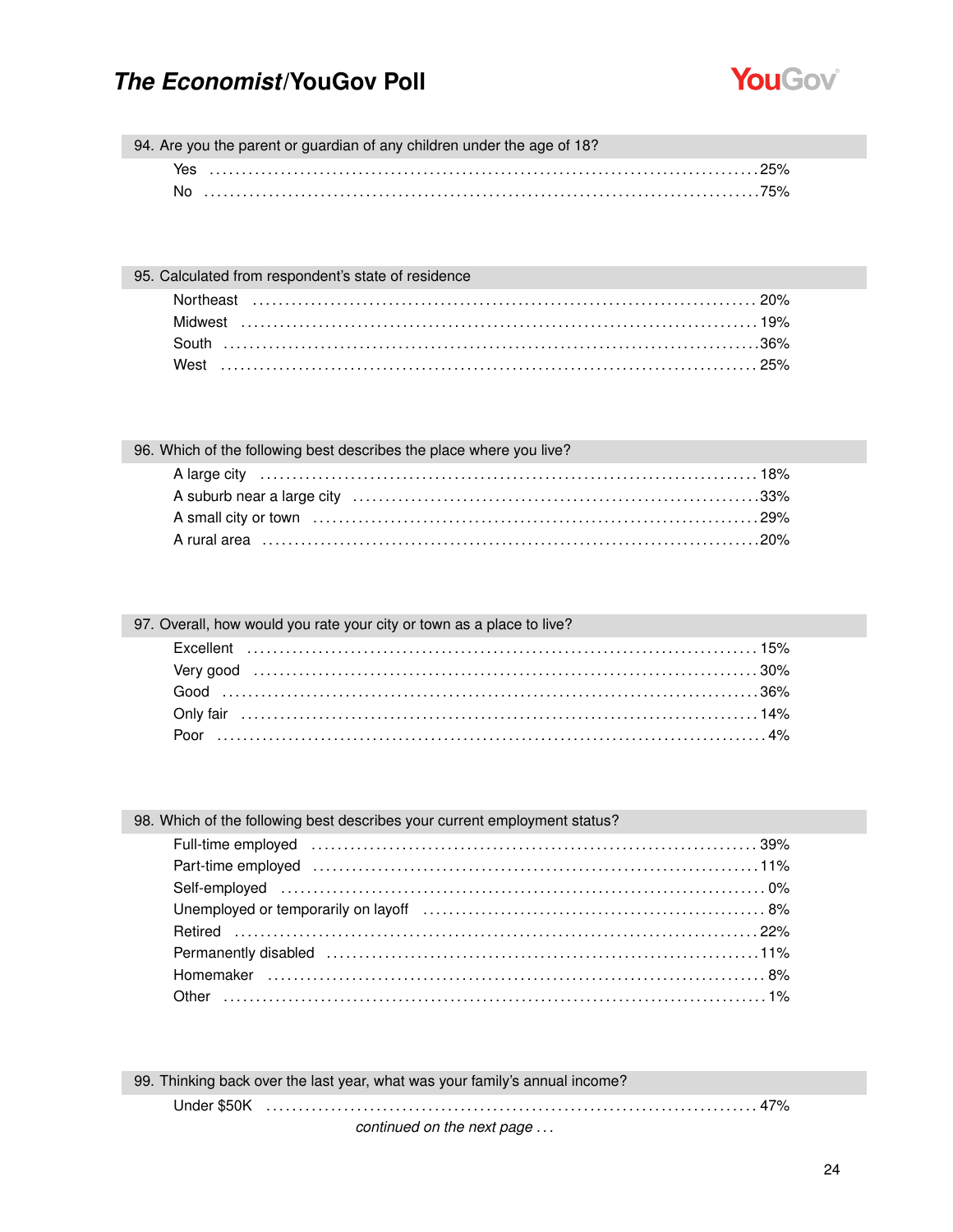

### *continued from previous page*

| Prefer not to say with the continuum control of the control of the control of the control of the control of the control of the control of the control of the control of the control of the control of the control of the contr |  |
|--------------------------------------------------------------------------------------------------------------------------------------------------------------------------------------------------------------------------------|--|

100. We'd like to know whether you or someone in your immediate family is currently serving or has ever served in the U.S. military. Immediate family is defined as your parents, siblings, spouse, and children. Please check all boxes that apply.

| 101. Are you or is someone in your household a member of a labor union? |  |  |                                                                                                                                                                                                                                |
|-------------------------------------------------------------------------|--|--|--------------------------------------------------------------------------------------------------------------------------------------------------------------------------------------------------------------------------------|
|                                                                         |  |  |                                                                                                                                                                                                                                |
|                                                                         |  |  | Yes, household member is encourance contained a strategie of the system of the system of the system of the system of the system of the system of the system of the system of the system of the system of the system of the sys |
|                                                                         |  |  |                                                                                                                                                                                                                                |

### 102. How important is religion in your life?

| Not at all important (a) contain the control of the control of the control of the control of the control of the control of the control of the control of the control of the control of the control of the control of the contr |  |
|--------------------------------------------------------------------------------------------------------------------------------------------------------------------------------------------------------------------------------|--|

| 103. Aside from weddings and funerals, how often do you attend religious services? |  |
|------------------------------------------------------------------------------------|--|
|                                                                                    |  |
|                                                                                    |  |
|                                                                                    |  |
|                                                                                    |  |
|                                                                                    |  |
|                                                                                    |  |
|                                                                                    |  |
|                                                                                    |  |

| 104. Would you describe yourself as a "born-again" or evangelical Christian, or not? |  |  |  |
|--------------------------------------------------------------------------------------|--|--|--|
|                                                                                      |  |  |  |
| continued on the next page                                                           |  |  |  |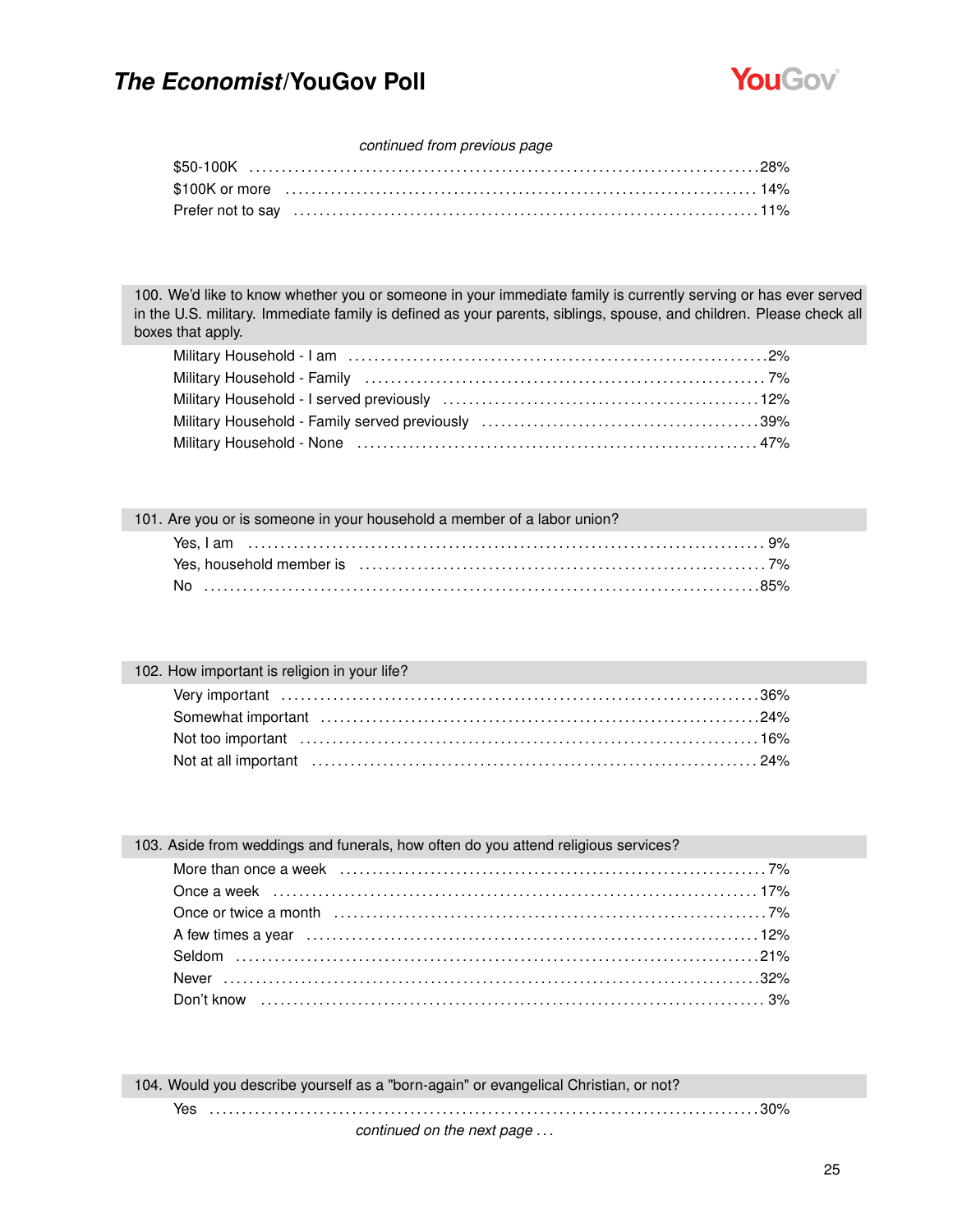

#### continued from previous page

| Νc |  |  |  |  |
|----|--|--|--|--|
|----|--|--|--|--|

105. People practice their religion in different ways. Outside of attending religious services, how often do you pray?

### 106. What is your present religion, if any?

| Eastern or Greek Orthodox (and according controller controller and the 1% of the case of the case of the case o |
|-----------------------------------------------------------------------------------------------------------------|
|                                                                                                                 |
|                                                                                                                 |
|                                                                                                                 |
|                                                                                                                 |
|                                                                                                                 |
|                                                                                                                 |
|                                                                                                                 |
|                                                                                                                 |
|                                                                                                                 |